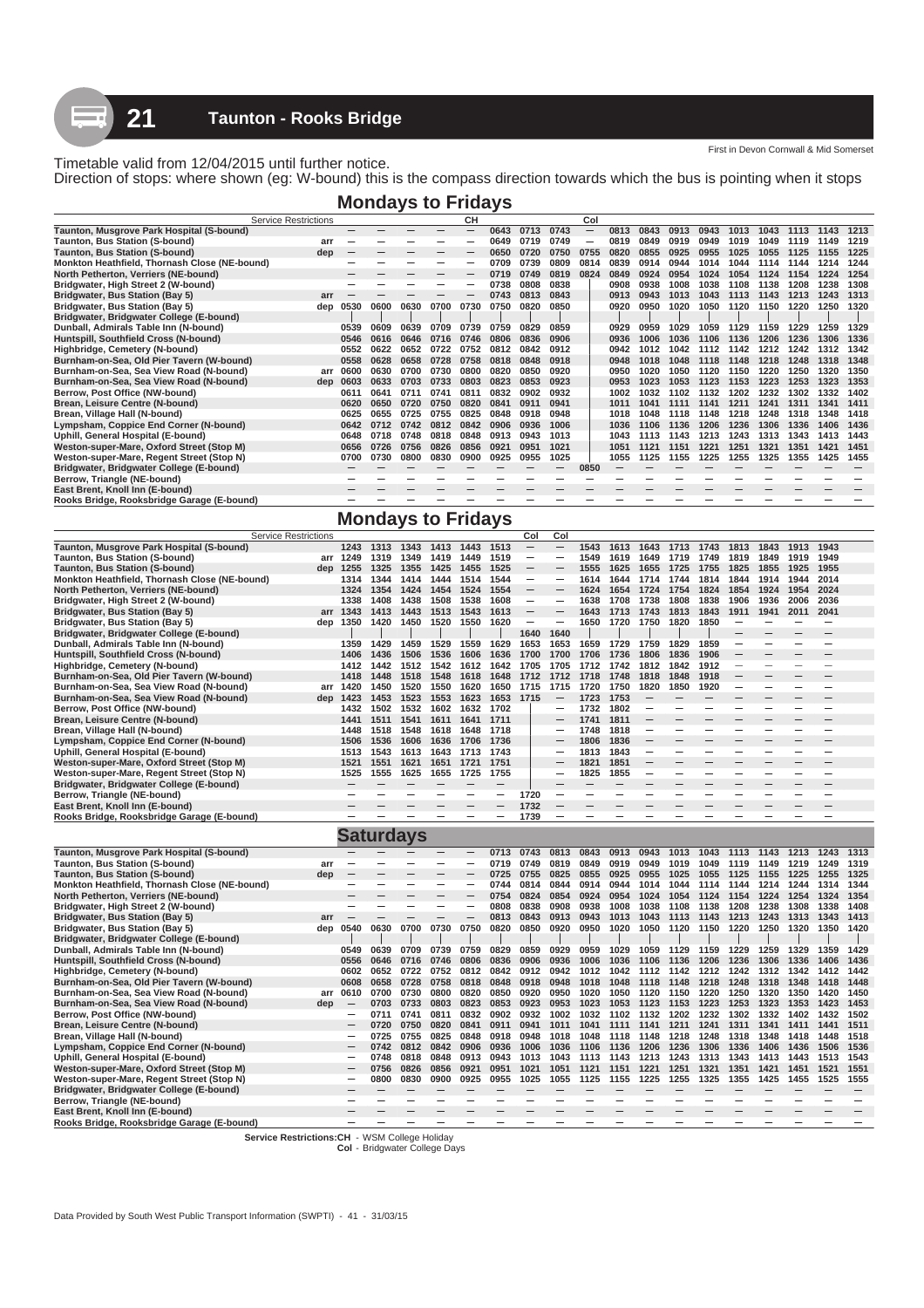First in Devon Cornwall & Mid Somerset

Direction of stops: where shown (eg: W-bound) this is the compass direction towards which the bus is pointing when it stops

|                                                                                        |     |                          |                            | <b>Saturdays</b>       |                   |                                                      |              |                          |                          |                          |                                  |                                  |                          |                                               |              | <b>Sundays</b>           |              |              |                          |
|----------------------------------------------------------------------------------------|-----|--------------------------|----------------------------|------------------------|-------------------|------------------------------------------------------|--------------|--------------------------|--------------------------|--------------------------|----------------------------------|----------------------------------|--------------------------|-----------------------------------------------|--------------|--------------------------|--------------|--------------|--------------------------|
| Taunton, Musgrove Park Hospital (S-bound)                                              |     | 1343                     | 1413                       | 1443                   | 1513              | 1543                                                 | 1613         | 1643                     | 1713                     | 1743                     | 1813                             | 1843                             | 1913                     | 1943                                          |              |                          |              | 0912         | 1012                     |
| Taunton, Bus Station (S-bound)                                                         | dep | arr 1349<br>1355         | 1419<br>1425               | 1449<br>1455           | 1519<br>1525      | 1549<br>1555                                         | 1619<br>1625 | 1649<br>1655             | 1719<br>1725             | 1749<br>1755             | 1819<br>1825                     | 1849<br>1855                     | 1919<br>1925             | 1949<br>1955                                  |              |                          |              | 0920<br>0925 | 1020<br>1025             |
| <b>Taunton, Bus Station (S-bound)</b><br>Monkton Heathfield, Thornash Close (NE-bound) |     | 1414                     | 1444                       | 1514                   | 1544              | 1614                                                 | 1644         | 1714                     | 1744                     | 1814                     | 1844                             | 1914                             | 1944                     | 2014                                          |              | $\overline{\phantom{0}}$ |              | 0942         | 1042                     |
| North Petherton, Verriers (NE-bound)                                                   |     | 1424                     | 1454                       | 1524                   | 1554              | 1624                                                 | 1654         | 1724                     | 1754                     | 1824                     | 1854                             | 1924                             | 1954                     | 2024                                          |              | -                        |              | 0952         | 1052                     |
| Bridgwater, High Street 2 (W-bound)                                                    |     | 1438                     | 1508                       | 1538                   | 1608              | 1638                                                 | 1708         | 1738                     | 1808                     | 1838                     | 1906                             | 1936                             | 2006                     | 2036                                          |              | $\overline{\phantom{0}}$ |              | 1004         | 1104                     |
| <b>Bridgwater, Bus Station (Bay 5)</b><br><b>Bridgwater, Bus Station (Bay 5)</b>       | arr | 1443<br>dep 1450         | 1513<br>1520               | 1543<br>1550           | 1613<br>1620      | 1643<br>1650                                         | 1713<br>1720 | 1743<br>1750             | 1813                     | 1843<br>1850             | 1911<br>$\overline{\phantom{0}}$ | 1941<br>$\overline{\phantom{0}}$ | 2011                     | 2041<br>$\overline{\phantom{m}}$              |              | 0812                     | 0912         | 1009<br>1012 | 1109<br>1112             |
| Bridgwater, Bridgwater College (E-bound)                                               |     |                          |                            |                        |                   |                                                      |              |                          |                          |                          |                                  |                                  |                          | $\overline{\phantom{0}}$                      |              |                          |              |              |                          |
| Dunball, Admirals Table Inn (N-bound)                                                  |     | 1459                     | 1529                       | 1559                   | 1629              | 1659                                                 | 1729         | 1759                     |                          | 1859                     |                                  |                                  |                          |                                               |              | 0821                     | 0921         | 1021         | 1121                     |
| Huntspill, Southfield Cross (N-bound)<br>Highbridge, Cemetery (N-bound)                |     | 1506<br>1512             | 1536<br>1542               | 1606<br>1612           | 1636<br>1642      | 1706<br>1712                                         | 1736<br>1742 | 1806<br>1812             |                          | 1906<br>1912             | $\overline{\phantom{0}}$         |                                  |                          | $\overline{\phantom{m}}$<br>$\qquad \qquad -$ |              | 0828<br>0834             | 0928<br>0934 | 1028<br>1034 | 1128<br>1134             |
| Burnham-on-Sea, Old Pier Tavern (W-bound)                                              |     | 1518                     | 1548                       | 1618                   | 1648              | 1718                                                 | 1748         | 1818                     | $\overline{\phantom{0}}$ | 1918                     |                                  |                                  |                          |                                               |              | 0840                     | 0940         | 1040         | 1140                     |
| Burnham-on-Sea, Sea View Road (N-bound)                                                |     | arr 1520                 | 1550                       | 1620                   | 1650              | 1720                                                 | 1750         | 1820                     |                          | 1920                     | $\overline{\phantom{0}}$         | -                                |                          | $\overline{\phantom{m}}$                      |              | 0842                     | 0942         | 1042         | 1142                     |
| Burnham-on-Sea, Sea View Road (N-bound)                                                |     | dep 1523                 | 1553                       | 1623                   | 1653              | 1723                                                 | 1753<br>1802 |                          |                          | -                        | -                                |                                  | -                        |                                               |              | 0845                     | 0945         | 1045         | 1145                     |
| Berrow, Post Office (NW-bound)<br>Brean, Leisure Centre (N-bound)                      |     | 1532<br>1541             | 1602<br>1611               | 1632<br>1641           | 1702<br>1711      | 1732<br>1741                                         | 1811         |                          | $\qquad \qquad$          |                          |                                  |                                  |                          | $\overline{\phantom{m}}$                      |              | 0853<br>0902             | 0953<br>1002 | 1053<br>1102 | 1153<br>1202             |
| Brean, Village Hall (N-bound)                                                          |     | 1548                     | 1618                       | 1648                   | 1718              | 1748                                                 | 1818         |                          |                          |                          |                                  |                                  |                          |                                               |              | 0907                     | 1007         | 1107         | 1207                     |
| Lympsham, Coppice End Corner (N-bound)                                                 |     | 1606                     | 1636                       | 1706                   | 1736              | 1806                                                 | 1836         |                          |                          |                          |                                  |                                  |                          | $\qquad \qquad -$                             |              | 0923                     | 1023         | 1123         | 1223                     |
| Uphill, General Hospital (E-bound)<br>Weston-super-Mare, Oxford Street (Stop M)        |     | 1613<br>1621             | 1643<br>1651               | 1713<br>1721           | 1743<br>1751      | 1813<br>1821                                         | 1843<br>1851 | -                        | -                        | -                        | -                                | -                                |                          | $\qquad \qquad -$                             |              | 0929<br>0937             | 1029<br>1037 | 1129<br>1137 | 1229<br>1237             |
| Weston-super-Mare, Regent Street (Stop N)                                              |     | 1625                     | 1655                       | 1725                   | 1755              | 1825                                                 | 1855         | -                        | -                        | -                        |                                  | -                                | $\overline{\phantom{0}}$ |                                               |              | 0941                     | 1041         | 1141         | 1241                     |
| Bridgwater, Bridgwater College (E-bound)                                               |     |                          |                            |                        |                   |                                                      |              |                          |                          |                          |                                  |                                  |                          | $\qquad \qquad -$                             |              |                          |              |              |                          |
| Berrow, Triangle (NE-bound)                                                            |     | $\overline{\phantom{0}}$ |                            |                        |                   |                                                      |              |                          | $\overline{\phantom{0}}$ |                          |                                  |                                  |                          |                                               |              | -                        |              |              | -                        |
| East Brent, Knoll Inn (E-bound)<br>Rooks Bridge, Rooksbridge Garage (E-bound)          |     |                          |                            |                        |                   |                                                      |              |                          |                          |                          |                                  |                                  |                          |                                               |              |                          |              |              |                          |
|                                                                                        |     |                          | Sundays                    |                        |                   |                                                      |              |                          |                          |                          |                                  |                                  |                          | Bank Holidays                                 |              |                          |              |              |                          |
| Taunton, Musgrove Park Hospital (S-bound)                                              |     | 1112                     | 1212                       | 1312                   | 1412              | 1512                                                 | 1612         | 1712                     | 1812                     | 1912                     |                                  |                                  |                          | 0912                                          | 1012         | 1112                     | 1212         | 1312         | 1412                     |
| Taunton, Bus Station (S-bound)                                                         |     | arr 1120                 | 1220                       | 1320                   | 1420              | 1520                                                 | 1620         | 1720                     | 1820                     | 1920                     |                                  |                                  |                          | 0920                                          | 1020         | 1120                     | 1220         | 1320         | 1420                     |
| Taunton, Bus Station (S-bound)                                                         | dep | 1125                     | 1225                       | 1325                   | 1425              | 1525                                                 | 1625         | 1725                     | 1825                     | 1925                     |                                  |                                  |                          | 0925                                          | 1025         | 1125                     | 1225         | 1325         | 1425                     |
| Monkton Heathfield, Thornash Close (NE-bound)<br>North Petherton, Verriers (NE-bound)  |     | 1142<br>1152             | 1242<br>1252               | 1342<br>1352           | 1442<br>1452      | 1542<br>1552                                         | 1642<br>1652 | 1742<br>1752             | 1842<br>1852             | 1942<br>1952             |                                  | $\overline{\phantom{0}}$<br>-    | $\overline{\phantom{0}}$ | 0942<br>0952                                  | 1042<br>1052 | 1142<br>1152             | 1242<br>1252 | 1342<br>1352 | 1442<br>1452             |
| Bridgwater, High Street 2 (W-bound)                                                    |     | 1204                     | 1304                       | 1404                   | 1504              | 1604                                                 | 1704         | 1804                     | 1904                     | 2004                     |                                  | -                                |                          | 1004                                          | 1104         | 1204                     | 1304         | 1404         | 1504                     |
| Bridgwater, Bus Station (Bay 5)                                                        | arr | 1209                     | 1309                       | 1409                   | 1509              | 1609                                                 | 1709         | 1809                     | 1909                     | 2009                     |                                  |                                  |                          | 1009                                          | 1109         | 1209                     | 1309         | 1409         | 1509                     |
| <b>Bridgwater, Bus Station (Bay 5)</b>                                                 | dep | 1212                     | 1312                       | 1412                   | 1512              | 1612                                                 | 1712         | 1812                     |                          |                          |                                  | 0812                             | 0912                     | 1012                                          | 1112         | 1212                     | 1312         | 1412         | 1512                     |
| Bridgwater, Bridgwater College (E-bound)<br>Dunball, Admirals Table Inn (N-bound)      |     | 1221                     | 1321                       | 1421                   | 1521              | 1621                                                 | 1721         | 1821                     |                          |                          |                                  | 0821                             | 0921                     | 1021                                          | 1121         | 1221                     | 1321         | 1421         | 1521                     |
| Huntspill, Southfield Cross (N-bound)                                                  |     | 1228                     | 1328                       | 1428                   | 1528              | 1628                                                 | 1728         | 1828                     |                          | $-$                      |                                  | 0828                             | 0928                     | 1028                                          | 1128         | 1228                     | 1328         | 1428         | 1528                     |
| Highbridge, Cemetery (N-bound)                                                         |     | 1234                     | 1334                       | 1434                   | 1534              | 1634                                                 | 1734         | 1834                     | -                        | -                        |                                  | 0834                             | 0934                     | 1034                                          | 1134         | 1234                     | 1334         | 1434         | 1534                     |
| Burnham-on-Sea, Old Pier Tavern (W-bound)<br>Burnham-on-Sea, Sea View Road (N-bound)   |     | 1240<br>arr 1242         | 1340<br>1342               | 1440<br>1442           | 1540<br>1542      | 1640<br>1642                                         | 1740<br>1742 | 1840<br>1842             | -                        | $\overline{\phantom{0}}$ |                                  | 0840<br>0842                     | 0940<br>0942             | 1040<br>1042                                  | 1140<br>1142 | 1240<br>1242             | 1340<br>1342 | 1440<br>1442 | 1540<br>1542             |
| Burnham-on-Sea, Sea View Road (N-bound)                                                | dep | 1245                     | 1345                       | 1445                   | 1545              | 1645                                                 | 1745         |                          |                          |                          |                                  | 0845                             | 0945                     | 1045                                          | 1145         | 1245                     | 1345         | 1445         | 1545                     |
| Berrow, Post Office (NW-bound)                                                         |     | 1253                     | 1353                       | 1453                   | 1553              | 1653                                                 | 1753         | $\overline{\phantom{0}}$ | -                        | $\overline{\phantom{0}}$ |                                  | 0853                             | 0953                     | 1053                                          | 1153         | 1253                     | 1353         | 1453         | 1553                     |
| Brean, Leisure Centre (N-bound)                                                        |     | 1302                     | 1402<br>1407               | 1502<br>1507           | 1602<br>1607      | 1702<br>1707                                         | 1802<br>1807 | -                        |                          |                          |                                  | 0902                             | 1002                     | 1102                                          | 1202         | 1302<br>1307             | 1402<br>1407 | 1502<br>1507 | 1602<br>1607             |
| Brean, Village Hall (N-bound)<br>Lympsham, Coppice End Corner (N-bound)                |     | 1307<br>1323             | 1423                       | 1523                   | 1623              | 1723                                                 | 1823         |                          |                          | $=$                      |                                  | 0907<br>0923                     | 1007<br>1023             | 1107<br>1123                                  | 1207<br>1223 | 1323                     | 1423         | 1523         | 1623                     |
| Uphill, General Hospital (E-bound)                                                     |     | 1329                     | 1429                       | 1529                   | 1629              | 1729                                                 | 1829         | $\overline{\phantom{0}}$ | -                        | $\overline{\phantom{0}}$ |                                  | 0929                             | 1029                     | 1129                                          | 1229         | 1329                     | 1429         | 1529         | 1629                     |
| Weston-super-Mare, Oxford Street (Stop M)                                              |     | 1337                     | 1437                       | 1537                   | 1637              | 1737                                                 | 1837         |                          |                          |                          |                                  | 0937                             | 1037                     | 1137                                          | 1237         | 1337                     | 1437         | 1537         | 1637                     |
| Weston-super-Mare, Regent Street (Stop N)<br>Bridgwater, Bridgwater College (E-bound)  |     | 1341                     | 1441                       | 1541                   | 1641              | 1741                                                 | 1841         | -                        | $\overline{\phantom{0}}$ | $\overline{\phantom{m}}$ |                                  | 0941                             | 1041                     | 1141                                          | 1241         | 1341                     | 1441         | 1541         | 1641                     |
| Berrow, Triangle (NE-bound)                                                            |     |                          |                            |                        |                   |                                                      |              |                          |                          |                          |                                  |                                  |                          |                                               |              |                          |              |              |                          |
| East Brent, Knoll Inn (E-bound)                                                        |     |                          |                            |                        |                   |                                                      |              |                          |                          |                          |                                  |                                  |                          |                                               |              |                          |              |              |                          |
| Rooks Bridge, Rooksbridge Garage (E-bound)                                             |     | $\overline{\phantom{0}}$ |                            |                        |                   |                                                      |              |                          |                          | $\overline{\phantom{0}}$ |                                  |                                  |                          |                                               |              |                          |              |              | $\overline{\phantom{0}}$ |
|                                                                                        |     |                          |                            | <b>Bank Holidays</b>   |                   |                                                      |              |                          |                          |                          |                                  |                                  |                          |                                               |              |                          |              |              |                          |
| Taunton, Musgrove Park Hospital (S-bound)<br>Taunton, Bus Station (S-bound)            |     | 1512<br>arr 1520         | 1620                       | 1612 1712 1812<br>1720 | 1820              | 1912<br>1920                                         |              |                          |                          |                          |                                  |                                  |                          |                                               |              |                          |              |              |                          |
| Taunton, Bus Station (S-bound)                                                         | dep | 1525                     | 1625                       | 1725                   | 1825              | 1925                                                 |              |                          |                          |                          |                                  |                                  |                          |                                               |              |                          |              |              |                          |
| Monkton Heathfield, Thornash Close (NE-bound)                                          |     | 1542                     | 1642                       | 1742                   | 1842              | 1942                                                 |              |                          |                          |                          |                                  |                                  |                          |                                               |              |                          |              |              |                          |
| North Petherton, Verriers (NE-bound)                                                   |     | 1552                     | 1652                       | 1752                   | 1852              | 1952                                                 |              |                          |                          |                          |                                  |                                  |                          |                                               |              |                          |              |              |                          |
| Bridgwater, High Street 2 (W-bound)<br>Bridgwater, Bus Station (Bay 5)                 |     | 1604                     | 1704<br>arr 1609 1709 1809 | 1804                   | 1904<br>1909      | 2004<br>2009                                         |              |                          |                          |                          |                                  |                                  |                          |                                               |              |                          |              |              |                          |
| <b>Bridgwater, Bus Station (Bay 5)</b>                                                 |     |                          | dep 1612 1712 1812         |                        |                   | $\overline{\phantom{0}}$                             |              |                          |                          |                          |                                  |                                  |                          |                                               |              |                          |              |              |                          |
| Bridgwater, Bridgwater College (E-bound)                                               |     |                          |                            |                        |                   | $\overline{\phantom{0}}$                             |              |                          |                          |                          |                                  |                                  |                          |                                               |              |                          |              |              |                          |
| Dunball, Admirals Table Inn (N-bound)<br>Huntspill, Southfield Cross (N-bound)         |     | 1621<br>1628             | 1721<br>1728               | 1821<br>1828           | $\qquad \qquad$   | $\overline{\phantom{0}}$<br>$\overline{\phantom{0}}$ |              |                          |                          |                          |                                  |                                  |                          |                                               |              |                          |              |              |                          |
| Highbridge, Cemetery (N-bound)                                                         |     | 1634                     | 1734                       | 1834                   | -                 |                                                      |              |                          |                          |                          |                                  |                                  |                          |                                               |              |                          |              |              |                          |
| Burnham-on-Sea, Old Pier Tavern (W-bound)                                              |     | 1640                     | 1740                       | 1840                   | $\qquad \qquad -$ | $\overline{\phantom{0}}$                             |              |                          |                          |                          |                                  |                                  |                          |                                               |              |                          |              |              |                          |
| Burnham-on-Sea, Sea View Road (N-bound)<br>Burnham-on-Sea, Sea View Road (N-bound)     |     | arr 1642                 | 1742                       | 1842                   | -                 | -<br>$\overline{\phantom{0}}$                        |              |                          |                          |                          |                                  |                                  |                          |                                               |              |                          |              |              |                          |
| Berrow, Post Office (NW-bound)                                                         | dep | 1645<br>1653             | 1745<br>1753               | $\qquad \qquad -$      | -                 | -                                                    |              |                          |                          |                          |                                  |                                  |                          |                                               |              |                          |              |              |                          |
| Brean, Leisure Centre (N-bound)                                                        |     | 1702 1802                |                            |                        |                   | $\overline{\phantom{0}}$                             |              |                          |                          |                          |                                  |                                  |                          |                                               |              |                          |              |              |                          |
| Brean, Village Hall (N-bound)                                                          |     | 1707                     | 1807                       |                        | -                 | $\overline{\phantom{0}}$                             |              |                          |                          |                          |                                  |                                  |                          |                                               |              |                          |              |              |                          |
| Lympsham, Coppice End Corner (N-bound)<br>Uphill, General Hospital (E-bound)           |     | 1723<br>1729             | 1823<br>1829               | -                      |                   | -                                                    |              |                          |                          |                          |                                  |                                  |                          |                                               |              |                          |              |              |                          |
| Weston-super-Mare, Oxford Street (Stop M)                                              |     | 1737                     | 1837                       |                        |                   |                                                      |              |                          |                          |                          |                                  |                                  |                          |                                               |              |                          |              |              |                          |
| Weston-super-Mare, Regent Street (Stop N)                                              |     | 1741                     | 1841                       |                        |                   | -                                                    |              |                          |                          |                          |                                  |                                  |                          |                                               |              |                          |              |              |                          |
| Bridgwater, Bridgwater College (E-bound)                                               |     |                          |                            |                        |                   | -                                                    |              |                          |                          |                          |                                  |                                  |                          |                                               |              |                          |              |              |                          |
| Berrow, Triangle (NE-bound)<br>East Brent, Knoll Inn (E-bound)                         |     |                          |                            |                        |                   | $\overline{\phantom{0}}$                             |              |                          |                          |                          |                                  |                                  |                          |                                               |              |                          |              |              |                          |
| Rooks Bridge, Rooksbridge Garage (E-bound)                                             |     |                          |                            |                        |                   | -                                                    |              |                          |                          |                          |                                  |                                  |                          |                                               |              |                          |              |              |                          |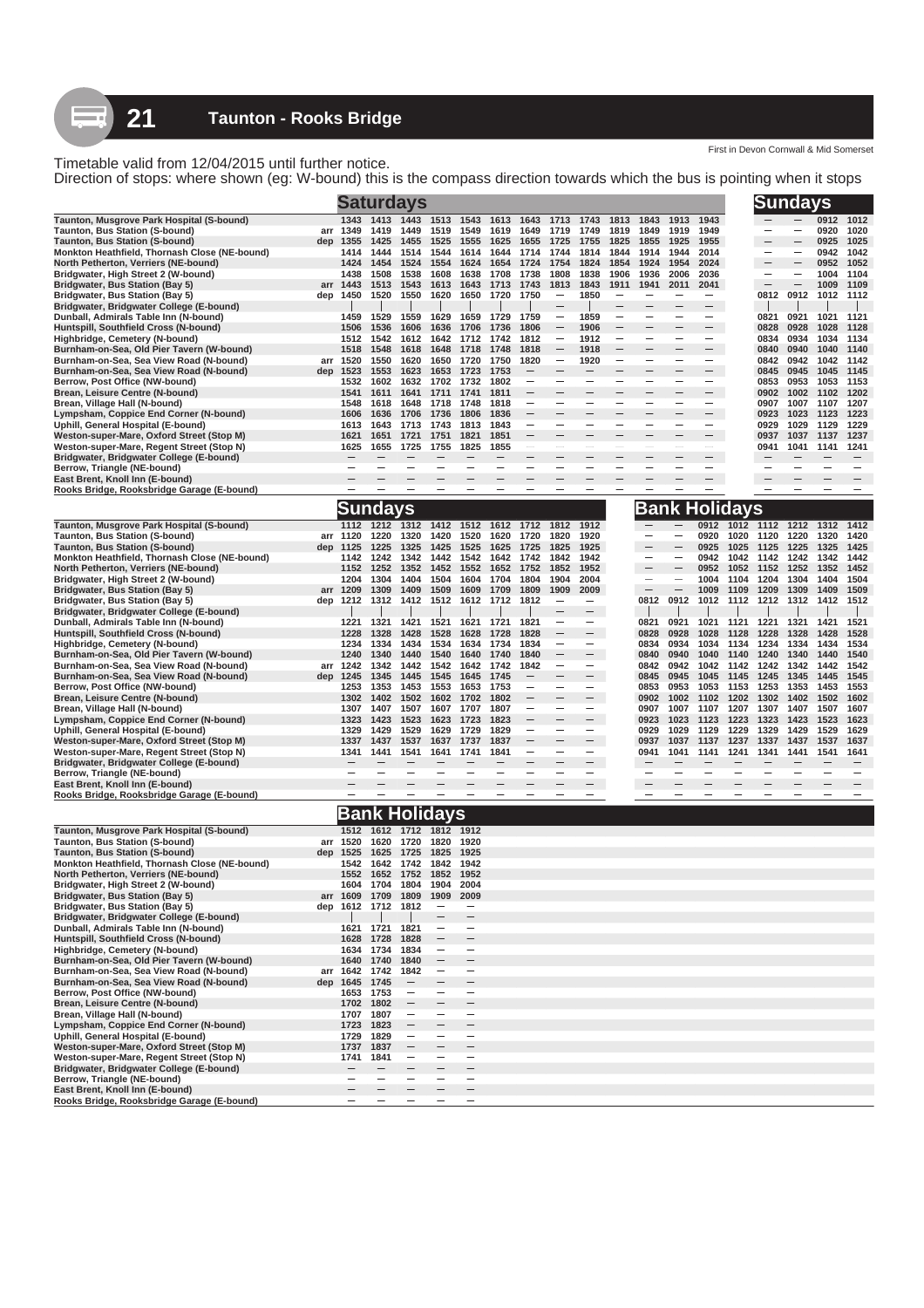Direction of stops: where shown (eg: W-bound) this is the compass direction towards which the bus is pointing when it stops

**Mondays to Fridays**

|                                           | <b>Service Restrictions</b> |      |      |      |      |      | Sch  |      | Col             | Col  |      |      |      |      |      |      |      |      |      |
|-------------------------------------------|-----------------------------|------|------|------|------|------|------|------|-----------------|------|------|------|------|------|------|------|------|------|------|
| Weston-super-Mare, Regent Street (Stop N) |                             |      |      |      |      |      |      |      |                 |      | 0705 | 0735 | 0805 | 0835 | 0905 | 0935 | 1005 | 1035 | 1105 |
| Uphill, General Hospital (E-bound)        |                             |      |      |      |      |      |      |      |                 |      | 0717 | 0747 | 0817 | 0847 | 0917 | 0947 | 1017 | 1047 | 1117 |
| Lympsham, Coppice End Corner (S-bound)    |                             |      |      |      |      |      |      |      |                 |      | 0724 | 0754 | 0824 | 0854 | 0924 | 0954 | 1024 | 1054 | 1124 |
| Brean, Village Hall (S-bound)             |                             |      |      |      |      |      |      |      |                 |      | 0742 | 0812 | 0842 | 0912 | 0942 | 1012 | 1042 |      | 1142 |
| Brean, Leisure Centre (S-bound)           |                             |      |      |      |      |      |      |      |                 |      | 0749 | 0819 | 0849 | 0919 | 0949 | 1019 | 1049 | 1119 | 1149 |
| Berrow, Post Office (SE-bound)            |                             |      |      |      |      |      |      |      |                 |      | 0758 | 0828 | 0858 | 0928 | 0958 | 1028 | 1058 | 1128 | 1158 |
| Rooks Bridge, opp Rooksbridge Garage      |                             |      |      |      |      |      |      |      |                 | 0743 |      |      |      |      |      |      |      |      |      |
| East Brent, Knoll Inn (E-bound)           |                             |      |      |      |      |      |      |      |                 | 0750 |      |      |      |      |      |      |      |      |      |
| Berrow, Triangle (SW-bound)               |                             |      |      |      |      |      |      |      |                 | 0802 |      |      |      |      |      |      |      |      |      |
| Burnham-on-Sea, Sea View Road (W-bound)   | arı                         |      |      |      |      |      |      |      |                 | 0807 | 0805 | 0835 | 0905 | 0935 | 1005 | 1035 | 1105 | 1135 | 1205 |
| Burnham-on-Sea, Sea View Road (W-bound)   | dep                         | -    |      |      |      |      |      |      | 0807            | 0807 | 0808 | 0838 | 0908 | 0938 | 1008 | 1038 | 1108 | 1138 | 1208 |
| Burnham-on-Sea, Sea View Road (N-bound)   |                             |      |      | 0614 | 0644 | 0710 | 0714 | 0744 |                 |      |      |      |      |      |      |      |      |      |      |
| Burnham-on-Sea, Old Pier Tavern (E-bound) |                             |      |      | 0616 | 0646 | 0712 | 0716 | 0746 | 0809            | 0809 | 0812 | 0842 | 0912 | 0942 | 1012 | 1042 | 1112 | 1142 | 1212 |
| Highbridge, Cemetery (SE-bound)           |                             |      |      | 0623 | 0653 | 0719 | 0723 | 0753 | 0816            | 0816 | 0819 | 0849 | 0919 | 0949 | 1019 | 1049 | 1119 | 1149 | 1219 |
| Huntspill, Southfield Cross (S-bound)     |                             |      |      | 0629 | 0659 | 0724 | 0728 | 0759 | 0822            | 0822 | 0825 | 0855 | 0925 | 0955 | 1025 | 1055 | 1125 | 1155 | 1225 |
| Dunball, Admirals Table Inn (S-bound)     |                             |      |      | 0635 | 0705 | 0730 | 0734 | 0805 | 0828            | 0828 | 0831 | 0901 | 0931 | 1001 | 1031 | 1101 | 1131 | 1201 | 1231 |
| Bridgwater, Bus Station (Bay 4)           | arr                         |      |      | 0645 | 0715 | 0743 | 0747 | 0815 |                 |      | 0841 | 0911 | 0941 | 1011 | 1041 | 1111 | 1141 | 1211 | 1241 |
| Bridgwater, Bus Station (Bay 4)           | dep                         | 0548 | 0618 | 0648 | 0718 | 0746 | 0750 | 0818 |                 |      | 0848 | 0918 | 0948 | 1018 | 1048 | 1118 | 1148 | 1218 | 1248 |
| Bridgwater, High Street 1 (SW-bound)      |                             | 0553 | 0623 | 0653 | 0723 | 0751 | 0755 | 0823 |                 |      | 0853 | 0923 | 0953 | 1023 | 1053 | 1123 | 1153 | 1223 | 1253 |
| Bridgwater, Bridgwater College (E-bound)  |                             |      |      |      |      |      |      |      | 0845            | 0845 |      |      |      |      |      |      |      |      |      |
| North Petherton, Verriers (SW-bound)      |                             | 0606 | 0636 | 0706 | 0736 | 0804 | 0808 | 0836 |                 |      | 0906 | 0936 | 1006 | 1036 | 1106 | 1136 | 1206 | 1236 | 1306 |
| Thurloxton, Green Dragon (S-bound)        |                             |      |      |      |      | 0810 |      |      |                 |      |      |      |      |      |      |      |      |      |      |
| Monkton Heathfield, Merry Monk (SW-bound) |                             | 0616 | 0646 | 0716 | 0746 | 0816 | 0820 | 0846 | $\qquad \qquad$ |      | 0916 | 0946 | 1016 | 1046 | 1116 | 1146 | 1216 | 1246 | 1316 |
| Taunton, Bus Station (S-bound)            |                             | 0635 | 0705 | 0735 | 0805 | 0835 |      | 0905 | $\qquad \qquad$ |      | 0935 | 1005 | 1035 | 1105 | 1135 | 1205 | 1235 | 1305 | 1335 |
| Taunton, Musgrove Park Hospital (S-bound) |                             | 0641 | 0711 | 0741 | 0811 | 0841 |      | 0911 | $\qquad \qquad$ |      | 0941 | 1011 | 1041 | 1111 | 1141 | 1211 | 1241 | 1311 | 1341 |
| Taunton, Richard Huish College (N-bound)  |                             |      |      |      |      |      | 0845 |      |                 |      |      |      |      |      |      |      |      |      |      |
|                                           |                             |      |      |      |      |      |      |      |                 |      |      |      |      |      |      |      |      |      |      |

# **Mondays to Fridays**

|                                                                                       | <b>Service Restrictions</b> |                                 |      |                                                                           |                          |                          |                          |                          | Col                      |           |                          |                     | CH                                 |                          |                          |                          |                                         |                          |      |
|---------------------------------------------------------------------------------------|-----------------------------|---------------------------------|------|---------------------------------------------------------------------------|--------------------------|--------------------------|--------------------------|--------------------------|--------------------------|-----------|--------------------------|---------------------|------------------------------------|--------------------------|--------------------------|--------------------------|-----------------------------------------|--------------------------|------|
| Weston-super-Mare, Regent Street (Stop N)                                             |                             | 1135                            | 1205 | 1235                                                                      | 1305                     | 1335                     | 1405                     | 1435                     |                          | 1505      | 1535                     | 1605                | 1635                               | 1705                     | 1735                     | 1805                     | 1835                                    | 1905                     |      |
| Uphill, General Hospital (E-bound)                                                    |                             | 1147                            | 1217 | 1247                                                                      | 1317                     | 1347                     | 1417                     | 1447                     | $\qquad \qquad -$        | 1517      | 1547                     | 1617                | 1647                               | 1717                     | 1747                     | 1817                     | 1847                                    | 1917                     |      |
| Lympsham, Coppice End Corner (S-bound)                                                |                             | 1154                            |      | 1224 1254 1324 1354 1424                                                  |                          |                          |                          | 1454                     |                          | 1524 1554 |                          | 1624                | 1654                               |                          | 1724 1754 1824           |                          | 1854                                    | 1924                     |      |
| Brean, Village Hall (S-bound)                                                         |                             | 1212                            | 1242 | 1312                                                                      | 1342                     | 1412                     | 1442                     | 1512                     | $\qquad \qquad -$        | 1542      | 1612                     | 1642                | 1712                               | 1742                     | 1812                     | 1842                     | 1912                                    | 1942                     |      |
| Brean, Leisure Centre (S-bound)                                                       |                             | 1219                            | 1249 | 1319                                                                      | 1349                     | 1419                     | 1449                     | 1519                     |                          | 1549      | 1619                     | 1649                | 1719                               | 1749                     | 1819                     | 1849                     | 1919                                    | 1949                     |      |
| Berrow, Post Office (SE-bound)                                                        |                             | 1228                            | 1258 | 1328 1358 1428 1458 1528                                                  |                          |                          |                          |                          | $\qquad \qquad -$        | 1558      | 1628                     |                     | 1658 1728 1758 1828 1858           |                          |                          |                          | 1928 1958                               |                          |      |
| Rooks Bridge, opp Rooksbridge Garage                                                  |                             |                                 |      |                                                                           |                          |                          |                          |                          | $\overline{\phantom{0}}$ |           |                          |                     |                                    |                          |                          |                          |                                         |                          |      |
| East Brent, Knoll Inn (E-bound)                                                       |                             |                                 |      |                                                                           |                          |                          |                          |                          | $\overline{\phantom{0}}$ |           |                          |                     |                                    |                          |                          |                          |                                         |                          |      |
| Berrow, Triangle (SW-bound)                                                           |                             |                                 |      |                                                                           |                          |                          |                          |                          | $\overline{\phantom{0}}$ |           |                          |                     |                                    |                          |                          |                          |                                         |                          |      |
| Burnham-on-Sea, Sea View Road (W-bound)                                               |                             | arr 1235                        | 1305 | 1335                                                                      | 1405                     | 1435 1505                |                          | 1535                     | -                        | 1605      | 1635                     | 1705 1735           |                                    | 1805                     | 1835                     | 1905                     | 1935                                    | 2005                     |      |
| Burnham-on-Sea, Sea View Road (W-bound)                                               |                             | dep 1238                        | 1308 | 1338                                                                      | 1408                     | 1438                     | 1508                     | 1538                     |                          | 1608      | 1638                     | 1708 1738           |                                    | 1808                     | 1838                     | 1908                     | 1938                                    | 2008                     |      |
| Burnham-on-Sea, Sea View Road (N-bound)                                               |                             |                                 |      |                                                                           |                          |                          |                          |                          | -                        |           |                          |                     |                                    |                          |                          |                          |                                         |                          |      |
| Burnham-on-Sea, Old Pier Tavern (E-bound)                                             |                             | 1242                            | 1312 | 1342 1412 1442 1512                                                       |                          |                          |                          | 1542                     |                          | 1612      | 1642                     | 1712                | 1742                               |                          | 1812 1842 1912           |                          | 1942                                    | 2012                     |      |
| Highbridge, Cemetery (SE-bound)                                                       |                             | 1249                            | 1319 | 1349                                                                      | 1419                     | 1449                     | 1519                     | 1549                     | $\overline{\phantom{m}}$ | 1619      | 1649                     | 1719                | 1749                               | 1819                     | 1849                     | 1919                     | 1949                                    | 2019                     |      |
| Huntspill, Southfield Cross (S-bound)                                                 |                             | 1255                            | 1325 | 1355                                                                      | 1425                     | 1455                     | 1525                     | 1555                     | —                        | 1625      | 1655                     | 1725                | 1755                               | 1825                     | 1855                     | 1925                     | 1955                                    | 2025                     |      |
| Dunball, Admirals Table Inn (S-bound)                                                 |                             | 1301                            | 1331 | 1401 1431                                                                 |                          | 1501                     | 1531                     | 1601                     |                          | 1631      | 1701                     | 1731                | 1801                               | 1831                     | 1901                     | 1931                     | 2001                                    | 2031                     |      |
| Bridgwater, Bus Station (Bay 4)                                                       |                             | arr 1311                        | 1341 | 1411                                                                      | 1441                     | 1511                     | 1541                     | 1611                     | $\overline{\phantom{m}}$ | 1641      | 1711                     | 1741                | 1811                               | 1841                     | 1911                     | 1941                     | 2011                                    | 2041                     |      |
| Bridgwater, Bus Station (Bay 4)                                                       |                             | dep 1318                        | 1348 | 1418                                                                      | 1448                     | 1518                     | 1548                     | 1618                     |                          | 1648      | 1718                     | 1748                | 1818                               | 1848                     | -                        | -                        | $\overline{\phantom{0}}$                | $\overline{\phantom{0}}$ |      |
| Bridgwater, High Street 1 (SW-bound)                                                  |                             | 1323                            | 1353 | 1423                                                                      | 1453                     | 1523                     | 1553                     | 1623                     |                          | 1653      | 1723                     | 1753                | 1823                               | 1853                     |                          |                          |                                         |                          |      |
| Bridgwater, Bridgwater College (E-bound)                                              |                             |                                 |      |                                                                           |                          |                          |                          |                          | 1645                     |           |                          |                     |                                    |                          | -                        | $\overline{\phantom{a}}$ |                                         | -                        |      |
| North Petherton, Verriers (SW-bound)                                                  |                             | 1336                            | 1406 | 1436 1506                                                                 |                          |                          |                          | 1536 1606 1636 1658      |                          | 1706 1736 |                          | 1806 1836           |                                    | 1906                     |                          |                          |                                         |                          |      |
| Thurloxton, Green Dragon (S-bound)                                                    |                             |                                 |      |                                                                           |                          |                          |                          |                          |                          |           |                          |                     |                                    |                          | $\overline{\phantom{0}}$ |                          |                                         | -                        |      |
| Monkton Heathfield, Merry Monk (SW-bound)                                             |                             | 1346                            | 1416 | 1446                                                                      | 1516                     | 1546                     | 1616                     | 1646                     | 1708                     | 1716      | 1746                     | 1816                | 1846                               | 1916                     |                          |                          |                                         |                          |      |
| Taunton, Bus Station (S-bound)                                                        |                             | 1405                            | 1435 | 1505                                                                      | 1535                     | 1605                     | 1635                     | 1705                     | 1725                     | 1735      | 1805                     | 1835                | 1905                               | 1935                     | -                        |                          |                                         |                          |      |
| Taunton, Musgrove Park Hospital (S-bound)                                             |                             | 1411                            | 1441 | 1511                                                                      | 1541                     | 1611                     | 1641                     | 1711                     | $\qquad \qquad -$        | 1741      | 1811                     | 1841                | 1911                               | 1941                     |                          |                          |                                         |                          |      |
| Taunton, Richard Huish College (N-bound)                                              |                             |                                 |      |                                                                           |                          | $\overline{\phantom{0}}$ | $\overline{\phantom{0}}$ |                          |                          |           | $\overline{\phantom{0}}$ |                     | $\overline{\phantom{0}}$           | $\overline{\phantom{0}}$ | $\overline{\phantom{0}}$ |                          |                                         |                          |      |
|                                                                                       |                             |                                 |      |                                                                           |                          |                          |                          |                          |                          |           |                          |                     |                                    |                          |                          |                          |                                         |                          |      |
|                                                                                       |                             |                                 |      |                                                                           |                          |                          |                          |                          |                          |           |                          |                     |                                    |                          |                          |                          |                                         |                          |      |
|                                                                                       |                             |                                 |      | Saturdays                                                                 |                          |                          |                          |                          |                          |           |                          |                     |                                    |                          |                          |                          |                                         |                          |      |
| Weston-super-Mare, Regent Street (Stop N)                                             |                             |                                 |      |                                                                           |                          |                          |                          |                          | 0805                     | 0835      | 0905                     | 0935                | 1005                               | 1035                     | 1105                     | 1135                     | 1205                                    | 1235                     | 1305 |
| Uphill, General Hospital (E-bound)                                                    |                             |                                 |      |                                                                           |                          |                          |                          |                          | 0817                     | 0847      | 0917                     | 0947                | 1017                               | 1047                     | 1117 1147                |                          | 1217                                    | 1247                     | 1317 |
| Lympsham, Coppice End Corner (S-bound)                                                |                             |                                 |      |                                                                           |                          |                          |                          |                          | 0824                     | 0854      | 0924                     | 0954                | 1024                               |                          |                          |                          | 1054 1124 1154 1224                     | 1254                     | 1324 |
| Brean, Village Hall (S-bound)                                                         |                             |                                 |      | —                                                                         |                          |                          | -                        |                          | 0842                     | 0912      | 0942                     | 1012                | 1042                               |                          | 1112 1142 1212           |                          | 1242                                    | 1312                     | 1342 |
| Brean, Leisure Centre (S-bound)                                                       |                             |                                 |      |                                                                           |                          |                          |                          |                          | 0849                     | 0919      | 0949                     | 1019                | 1049                               |                          | 1119 1149                | 1219                     | 1249                                    | 1319                     | 1349 |
| Berrow, Post Office (SE-bound)                                                        |                             |                                 |      |                                                                           | $\overline{\phantom{a}}$ |                          |                          | -                        | 0858                     | 0928      | 0958                     |                     |                                    |                          |                          |                          | 1028 1058 1128 1158 1228 1258 1328      |                          | 1358 |
| Rooks Bridge, opp Rooksbridge Garage                                                  |                             |                                 |      |                                                                           |                          |                          |                          |                          |                          |           |                          |                     |                                    |                          |                          |                          |                                         |                          |      |
| East Brent, Knoll Inn (E-bound)                                                       |                             | -                               |      | -                                                                         | -                        | -                        | -                        | $\overline{\phantom{m}}$ |                          |           |                          |                     |                                    |                          |                          |                          |                                         |                          |      |
| Berrow, Triangle (SW-bound)                                                           |                             |                                 |      |                                                                           |                          |                          |                          |                          |                          |           |                          |                     |                                    |                          |                          |                          |                                         |                          |      |
| Burnham-on-Sea, Sea View Road (W-bound)                                               | arr                         |                                 |      |                                                                           |                          |                          | L,                       |                          | 0907                     | 0937      |                          |                     |                                    |                          |                          |                          | 1007 1037 1107 1137 1207 1237 1307 1337 |                          | 1407 |
| Burnham-on-Sea, Sea View Road (W-bound)                                               | dep                         |                                 |      |                                                                           | $\overline{\phantom{0}}$ |                          | $\overline{\phantom{0}}$ | $\qquad \qquad -$        | 0910                     | 0940      | 1010                     | 1040                | 1110 1140 1210 1240                |                          |                          |                          | 1310 1340                               |                          | 1410 |
| Burnham-on-Sea, Sea View Road (N-bound)                                               |                             | -                               | 0614 | $\overline{\phantom{m}}$                                                  | 0714                     | $\overline{\phantom{0}}$ | 0814                     | 0844                     |                          |           |                          |                     |                                    |                          |                          |                          |                                         |                          |      |
| Burnham-on-Sea, Old Pier Tavern (E-bound)                                             |                             |                                 | 0616 | $\qquad \qquad -$                                                         | 0716                     |                          | 0816                     | 0846                     | 0912                     | 0942      | 1012                     | 1042                | 1112                               |                          | 1142 1212 1242           |                          | 1312                                    | 1342                     | 1412 |
| Highbridge, Cemetery (SE-bound)                                                       |                             |                                 | 0623 | -                                                                         | 0723                     | -                        | 0823                     | 0853                     | 0919                     | 0949      | 1019                     | 1049                | 1119                               | 1149                     | 1219                     | 1249                     | 1319                                    | 1349                     | 1419 |
| Huntspill, Southfield Cross (S-bound)                                                 |                             |                                 | 0629 | $\qquad \qquad -$                                                         | 0729                     |                          | 0829                     | 0859                     | 0925                     | 0955      | 1025                     | 1055                | 1125                               | 1155                     | 1225                     | 1255                     | 1325                                    | 1355                     | 1425 |
| Dunball, Admirals Table Inn (S-bound)                                                 |                             | $\overline{\phantom{m}}$        | 0635 | $\hspace{1.0cm} \rule{1.5cm}{0.15cm} \hspace{1.0cm} \rule{1.5cm}{0.15cm}$ | 0735                     | $\qquad \qquad -$        | 0835                     | 0905                     | 0931                     | 1001      | 1031                     | 1101                | 1131                               | 1201                     | 1231                     | 1301                     | 1331                                    | 1401                     | 1431 |
| Bridgwater, Bus Station (Bay 4)                                                       | arr                         | $\hspace{0.1mm}-\hspace{0.1mm}$ | 0645 | —                                                                         | 0745                     | $\overline{\phantom{m}}$ | 0845                     | 0915                     | 0941                     | 1011      | 1041                     | 1111                | 1141                               | 1211                     | 1241                     | 1311                     | 1341                                    | 1411                     | 1441 |
| Bridgwater, Bus Station (Bay 4)                                                       |                             | dep 0618                        | 0648 | 0718                                                                      | 0748                     | 0818                     | 0848                     | 0918                     | 0948                     | 1018      | 1048                     | 1118                | 1148                               | 1218                     | 1248                     | 1318                     | 1348                                    | 1418                     | 1448 |
| Bridgwater, High Street 1 (SW-bound)                                                  |                             | 0623                            | 0653 | 0723                                                                      | 0753                     | 0823                     | 0853                     | 0923                     | 0953                     | 1023      | 1053                     | 1123                | 1153                               | 1223                     | 1253                     | 1323                     | 1353                                    | 1423                     | 1453 |
| Bridgwater, Bridgwater College (E-bound)                                              |                             |                                 |      |                                                                           |                          |                          |                          |                          |                          |           |                          |                     |                                    |                          |                          |                          |                                         |                          |      |
| North Petherton, Verriers (SW-bound)                                                  |                             | 0636                            | 0706 | 0736                                                                      | 0806                     | 0836                     | 0906                     | 0936 1006                |                          |           |                          |                     | 1036 1106 1136 1206 1236 1306 1336 |                          |                          |                          | 1406 1436                               |                          | 1506 |
| Thurloxton, Green Dragon (S-bound)                                                    |                             |                                 |      |                                                                           |                          |                          |                          |                          |                          |           |                          |                     |                                    |                          |                          |                          |                                         |                          |      |
| Monkton Heathfield, Merry Monk (SW-bound)                                             |                             | 0646                            | 0716 | 0746                                                                      | 0816                     | 0846                     | 0916                     | 0946                     | 1016                     | 1046      | 1116                     | 1146                | 1216                               | 1246                     | 1316                     | 1346                     | 1416                                    | 1446                     | 1516 |
| Taunton, Bus Station (S-bound)                                                        |                             | 0705                            | 0735 | 0805                                                                      | 0835                     | 0905                     | 0935                     | 1005                     | 1035                     | 1105      | 1135                     | 1205                | 1235                               | 1305                     | 1335                     | 1405                     | 1435                                    | 1505                     | 1535 |
| Taunton, Musgrove Park Hospital (S-bound)<br>Taunton, Richard Huish College (N-bound) |                             | 0711                            | 0741 | 0811                                                                      | 0841                     | 0911                     | 0941                     | 1011 1041                |                          |           |                          | 1111 1141 1211 1241 |                                    | 1311                     | 1341 1411                |                          | 1441                                    | 1511                     | 1541 |

**Service Restrictions:CH** - WSM College Holiday **Col** - Bridgwater College Days **Sch** - Richard Huish College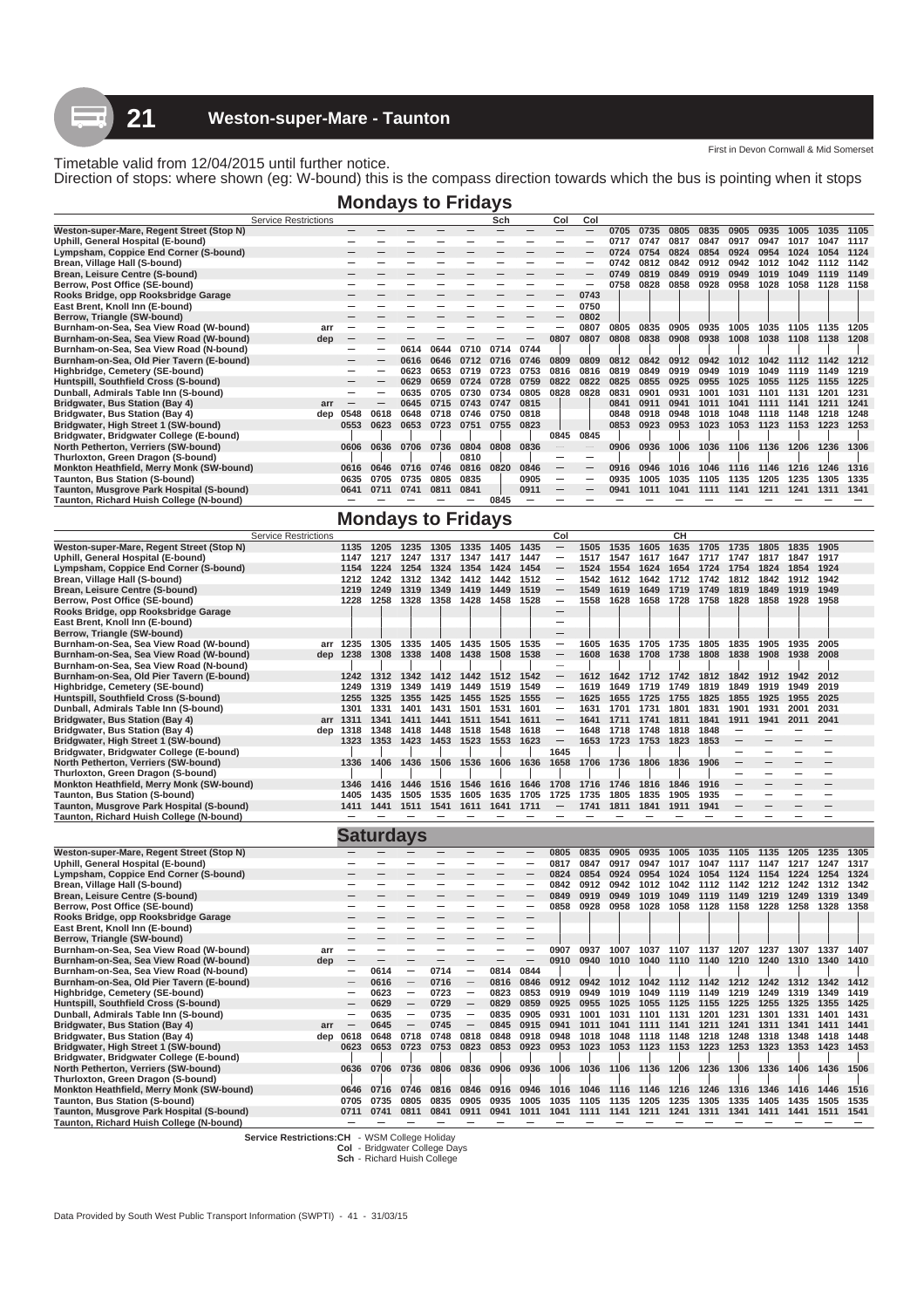Direction of stops: where shown (eg: W-bound) this is the compass direction towards which the bus is pointing when it stops

|                                                                                           |                  |                        | <b>Saturdays</b>         |                          |              |              |              |                                                 |              |                          |                               |                                               |              | Sundays                  |                          |                          |              |                   |
|-------------------------------------------------------------------------------------------|------------------|------------------------|--------------------------|--------------------------|--------------|--------------|--------------|-------------------------------------------------|--------------|--------------------------|-------------------------------|-----------------------------------------------|--------------|--------------------------|--------------------------|--------------------------|--------------|-------------------|
| Weston-super-Mare, Regent Street (Stop N)                                                 | 1335             | 1405                   | 1435                     | 1505                     | 1535         | 1605         | 1635         | 1705                                            | 1735         | 1805                     | 1835                          | 1905                                          |              |                          |                          |                          | 0947         | 1047              |
| Uphill, General Hospital (E-bound)                                                        | 1347             | 1417                   | 1447                     | 1517                     | 1547         | 1617         | 1647         | 1717                                            | 1747         | 1817                     | 1847                          | 1917                                          |              |                          |                          |                          | 0958         | 1058              |
| Lympsham, Coppice End Corner (S-bound)                                                    | 1354             | 1424                   | 1454                     | 1524                     | 1554         | 1624         | 1654         | 1724                                            | 1754         | 1824                     | 1854                          | 1924                                          |              |                          |                          |                          | 1004         | 1104              |
| Brean, Village Hall (S-bound)<br>Brean, Leisure Centre (S-bound)                          | 1412<br>1419     | 1442<br>1449           | 1512<br>1519             | 1542<br>1549             | 1612<br>1619 | 1642<br>1649 | 1712<br>1719 | 1742<br>1749                                    | 1812<br>1819 | 1842<br>1849             | 1912<br>1919                  | 1942<br>1949                                  |              |                          | $\overline{\phantom{0}}$ |                          | 1020<br>1025 | 1120<br>1125      |
| Berrow, Post Office (SE-bound)                                                            | 1428             | 1458                   | 1528                     | 1558                     | 1628         | 1658         | 1728         | 1758                                            | 1828         | 1858                     | 1928                          | 1958                                          |              |                          |                          | $\equiv$                 | 1034         | 1134              |
| Rooks Bridge, opp Rooksbridge Garage                                                      |                  |                        |                          |                          |              |              |              |                                                 |              |                          |                               |                                               |              |                          | $\overline{\phantom{0}}$ |                          |              |                   |
| East Brent, Knoll Inn (E-bound)                                                           |                  |                        |                          |                          |              |              |              |                                                 |              |                          |                               |                                               |              | $\overline{\phantom{0}}$ | $\overline{\phantom{0}}$ | $\overline{\phantom{0}}$ |              |                   |
| Berrow, Triangle (SW-bound)                                                               |                  |                        |                          |                          |              |              |              |                                                 |              |                          |                               | 2007                                          |              | $\overline{\phantom{0}}$ | $\overline{\phantom{0}}$ | $\overline{\phantom{m}}$ |              |                   |
| Burnham-on-Sea, Sea View Road (W-bound)<br>Burnham-on-Sea, Sea View Road (W-bound)<br>dep | arr 1437<br>1440 | 1510                   | 1540                     | 1610                     | 1640         | 1710         | 1740         | 1507 1537 1607 1637 1707 1737 1807 1837<br>1810 | 1840         | 1907 1937<br>1910        | 1940                          | 2010                                          |              |                          | $\qquad \qquad -$        | $\overline{\phantom{0}}$ | 1044         | 1041 1141<br>1144 |
| Burnham-on-Sea, Sea View Road (N-bound)                                                   |                  |                        |                          |                          |              |              |              |                                                 |              |                          |                               |                                               |              |                          |                          | 0944                     |              |                   |
| Burnham-on-Sea, Old Pier Tavern (E-bound)                                                 | 1442             | 1512                   | 1542                     | 1612                     | 1642         | 1712         | 1742         | 1812                                            | 1842         | 1912                     | 1942                          | 2012                                          |              |                          | $\overline{\phantom{0}}$ | 0946                     | 1046         | 1146              |
| Highbridge, Cemetery (SE-bound)                                                           | 1449             | 1519                   | 1549                     | 1619                     | 1649         | 1719         | 1749         | 1819                                            | 1849         | 1919                     | 1949                          | 2019                                          |              | -                        | $\overline{\phantom{m}}$ | 0953                     | 1053         | 1153              |
| Huntspill, Southfield Cross (S-bound)<br>Dunball, Admirals Table Inn (S-bound)            | 1455<br>1501     | 1525<br>1531           | 1555<br>1601             | 1625<br>1631             | 1655<br>1701 | 1725<br>1731 | 1755<br>1801 | 1825<br>1831                                    | 1855<br>1901 | 1925<br>1931             | 1955<br>2001                  | 2025<br>2031                                  |              |                          | $\overline{\phantom{0}}$ | 0959<br>1005             | 1059<br>1105 | 1159<br>1205      |
| Bridgwater, Bus Station (Bay 4)                                                           | arr 1511         | 1541                   | 1611                     | 1641                     | 1711         | 1741         | 1811         | 1841                                            | 1911         | 1941                     | 2011                          | 2041                                          |              | $\overline{\phantom{0}}$ | $\overline{\phantom{0}}$ | 1015                     | 1115         | 1215              |
| Bridgwater, Bus Station (Bay 4)<br>dep                                                    | 1518             | 1548                   | 1618                     | 1648                     | 1718         | 1748         | 1818         | 1848                                            |              |                          |                               |                                               |              | 0818                     | 0918                     | 1018                     | 1118         | 1218              |
| Bridgwater, High Street 1 (SW-bound)                                                      | 1523             | 1553                   | 1623                     | 1653                     | 1723         | 1753         | 1823         | 1853                                            |              |                          |                               | $\overline{\phantom{0}}$                      |              | 0823                     | 0923                     | 1023                     | 1123         | 1223              |
| Bridgwater, Bridgwater College (E-bound)                                                  |                  |                        |                          |                          |              |              |              |                                                 |              |                          |                               |                                               |              |                          |                          |                          |              |                   |
| North Petherton, Verriers (SW-bound)<br>Thurloxton, Green Dragon (S-bound)                | 1536             | 1606                   | 1636                     | 1706                     | 1736         | 1806         | 1836         | 1906                                            |              |                          | -                             | $\overline{\phantom{0}}$                      |              | 0835                     | 0935                     | 1035                     | 1135         | 1235              |
| Monkton Heathfield, Merry Monk (SW-bound)                                                 | 1546             | 1616                   | 1646                     | 1716                     | 1746         | 1816         | 1846         | 1916                                            |              |                          |                               |                                               |              | 0845                     | 0945                     | 1045                     | 1145         | 1245              |
| Taunton, Bus Station (S-bound)                                                            | 1605             | 1635                   | 1705                     | 1735                     | 1805         | 1835         | 1905         | 1935                                            |              |                          | -                             | $\overline{\phantom{0}}$                      |              | 0902                     | 1002                     | 1102                     | 1202         | 1302              |
| Taunton, Musgrove Park Hospital (S-bound)                                                 | 1611             | 1641                   | 1711                     | 1741                     | 1811         | 1841         | 1911         | 1941                                            |              |                          |                               | $\overline{\phantom{0}}$                      |              | 0910                     | 1010                     | 1110                     | 1210         | 1310              |
| Taunton, Richard Huish College (N-bound)                                                  |                  |                        |                          |                          |              |              |              |                                                 |              |                          |                               | $\overline{\phantom{0}}$                      |              |                          |                          |                          |              |                   |
|                                                                                           |                  | <b>Sundays</b>         |                          |                          |              |              |              |                                                 |              |                          |                               | <u>Bank Holidays</u>                          |              |                          |                          |                          |              |                   |
| Weston-super-Mare, Regent Street (Stop N)                                                 | 1147             | 1247                   | 1347                     | 1447                     | 1547         | 1647         | 1747         | 1847                                            |              |                          |                               |                                               | 0947         | 1047 1147                |                          | 1247                     | 1347         | 1447              |
| Uphill, General Hospital (E-bound)                                                        | 1158             | 1258                   | 1358                     | 1458                     | 1558         | 1658         | 1758         | 1858                                            |              |                          | $\overline{\phantom{0}}$      | $\overline{\phantom{a}}$                      | 0958         | 1058                     | 1158                     | 1258                     | 1358         | 1458              |
| Lympsham, Coppice End Corner (S-bound)                                                    | 1204<br>1220     | 1304<br>1320           | 1404<br>1420             | 1504<br>1520             | 1604<br>1620 | 1704         | 1804<br>1820 | 1904<br>1920                                    |              |                          | -                             |                                               | 1004<br>1020 | 1104<br>1120             | 1204<br>1220             | 1304<br>1320             | 1404<br>1420 | 1504<br>1520      |
| Brean, Village Hall (S-bound)<br>Brean, Leisure Centre (S-bound)                          | 1225             | 1325                   | 1425                     | 1525                     | 1625         | 1720<br>1725 | 1825         | 1925                                            |              |                          |                               | —                                             | 1025         | 1125                     | 1225                     | 1325                     | 1425         | 1525              |
| Berrow, Post Office (SE-bound)                                                            | 1234             | 1334                   | 1434                     | 1534                     | 1634         | 1734         | 1834         | 1934                                            |              | -                        | $\overline{\phantom{0}}$      | —                                             | 1034         | 1134                     | 1234                     | 1334                     | 1434         | 1534              |
| Rooks Bridge, opp Rooksbridge Garage                                                      |                  |                        |                          |                          |              |              |              |                                                 |              |                          |                               | $\overline{\phantom{0}}$                      |              |                          |                          |                          |              |                   |
| East Brent, Knoll Inn (E-bound)                                                           |                  |                        |                          |                          |              |              |              |                                                 |              | -                        |                               | $\overline{\phantom{m}}$                      |              |                          |                          |                          |              |                   |
| Berrow, Triangle (SW-bound)<br>Burnham-on-Sea, Sea View Road (W-bound)                    | arr 1241         | 1341                   | 1441                     | 1541                     | 1641         | 1741         | 1841         | 1941                                            |              |                          | -<br>$\overline{\phantom{0}}$ | $\qquad \qquad -$<br>$\overline{\phantom{m}}$ | 1041         | 1141                     | 1241                     | 1341                     | 1441         | 1541              |
| Burnham-on-Sea, Sea View Road (W-bound)<br>dep                                            | 1244             | 1344                   | 1444                     | 1544                     | 1644         | 1744         | 1844         | 1944                                            |              |                          |                               | $\qquad \qquad -$                             | 1044         | 1144                     | 1244                     | 1344                     | 1444         | 1544              |
| Burnham-on-Sea, Sea View Road (N-bound)                                                   |                  |                        |                          |                          |              |              |              |                                                 |              |                          |                               | 0944                                          |              |                          |                          |                          |              |                   |
| Burnham-on-Sea, Old Pier Tavern (E-bound)                                                 | 1246             | 1346                   | 1446                     | 1546                     | 1646         | 1746         | 1846         | 1946                                            |              | $\overline{\phantom{a}}$ | $\overline{\phantom{m}}$      | 0946                                          | 1046         | 1146                     | 1246                     | 1346                     | 1446         | 1546              |
| Highbridge, Cemetery (SE-bound)                                                           | 1253             | 1353                   | 1453                     | 1553                     | 1653         | 1753         | 1853         | 1953                                            |              | ۰                        | $\qquad \qquad -$             | 0953                                          | 1053         | 1153                     | 1253                     | 1353                     | 1453         | 1553              |
| Huntspill, Southfield Cross (S-bound)<br>Dunball, Admirals Table Inn (S-bound)            | 1259<br>1305     | 1359<br>1405           | 1459<br>1505             | 1559<br>1605             | 1659<br>1705 | 1759<br>1805 | 1859<br>1905 | 1959<br>2005                                    |              | -                        | $\overline{\phantom{a}}$      | 0959<br>1005                                  | 1059<br>1105 | 1159<br>1205             | 1259<br>1305             | 1359<br>1405             | 1459<br>1505 | 1559<br>1605      |
| Bridgwater, Bus Station (Bay 4)                                                           | arr 1315         | 1415                   | 1515                     | 1615                     | 1715         | 1815         | 1915         | 2015                                            |              | $\overline{\phantom{m}}$ |                               | 1015                                          | 1115         | 1215                     | 1315                     | 1415                     | 1515         | 1615              |
| Bridgwater, Bus Station (Bay 4)<br>dep                                                    | 1318             | 1418                   | 1518                     | 1618                     | 1718         | 1818         |              |                                                 |              | 0818                     | 0918                          | 1018                                          | 1118         | 1218                     | 1318                     | 1418                     | 1518         | 1618              |
| Bridgwater, High Street 1 (SW-bound)                                                      | 1323             | 1423                   | 1523                     | 1623                     | 1723         | 1823         |              |                                                 |              | 0823                     | 0923                          | 1023                                          | 1123         | 1223                     | 1323                     | 1423                     | 1523         | 1623              |
| Bridgwater, Bridgwater College (E-bound)                                                  |                  |                        |                          |                          |              |              |              | $\overline{\phantom{0}}$                        |              |                          |                               |                                               |              |                          |                          |                          |              |                   |
| North Petherton, Verriers (SW-bound)<br>Thurloxton, Green Dragon (S-bound)                | 1335             | 1435                   | 1535                     | 1635                     | 1735         | 1835         |              | $\qquad \qquad -$<br>-                          |              | 0835                     | 0935                          | 1035                                          | 1135         | 1235                     | 1335                     | 1435                     | 1535         | 1635              |
| Monkton Heathfield, Merry Monk (SW-bound)                                                 | 1345             | 1445                   | 1545                     | 1645                     | 1745         | 1845         |              |                                                 |              | 0845                     | 0945                          | 1045                                          | 1145         | 1245                     | 1345                     | 1445                     | 1545         | 1645              |
| Taunton, Bus Station (S-bound)                                                            | 1402             | 1502                   | 1602                     | 1702                     | 1802         | 1902         |              |                                                 |              | 0902                     | 1002                          | 1102                                          | 1202         | 1302                     | 1402                     | 1502                     | 1602         | 1702              |
| Taunton, Musgrove Park Hospital (S-bound)                                                 | 1410             | 1510                   | 1610                     | 1710                     | 1810         | 1910         |              | $\overline{\phantom{m}}$                        |              | 0910                     | 1010                          | 1110                                          | 1210         | 1310                     | 1410                     | 1510                     | 1610         | 1710              |
| Taunton, Richard Huish College (N-bound)                                                  |                  |                        |                          |                          |              |              |              |                                                 |              |                          |                               |                                               |              |                          |                          |                          |              |                   |
|                                                                                           |                  |                        | <b>Bank Holidays</b>     |                          |              |              |              |                                                 |              |                          |                               |                                               |              |                          |                          |                          |              |                   |
| Weston-super-Mare, Regent Street (Stop N)                                                 | 1547             | 1647                   | 1747                     | 1847                     |              |              |              |                                                 |              |                          |                               |                                               |              |                          |                          |                          |              |                   |
| Uphill, General Hospital (E-bound)                                                        | 1558             | 1658                   | 1758                     | 1858                     |              |              |              |                                                 |              |                          |                               |                                               |              |                          |                          |                          |              |                   |
| Lympsham, Coppice End Corner (S-bound)<br>Brean, Village Hall (S-bound)                   | 1604<br>1620     | 1704<br>1720           | 1804<br>1820             | 1904<br>1920             |              |              |              |                                                 |              |                          |                               |                                               |              |                          |                          |                          |              |                   |
| Brean, Leisure Centre (S-bound)                                                           | 1625             | 1725                   | 1825                     | 1925                     |              |              |              |                                                 |              |                          |                               |                                               |              |                          |                          |                          |              |                   |
| Berrow, Post Office (SE-bound)                                                            | 1634             | 1734                   | 1834                     | 1934                     |              |              |              |                                                 |              |                          |                               |                                               |              |                          |                          |                          |              |                   |
| Rooks Bridge, opp Rooksbridge Garage                                                      |                  |                        |                          |                          |              |              |              |                                                 |              |                          |                               |                                               |              |                          |                          |                          |              |                   |
| East Brent, Knoll Inn (E-bound)<br>Berrow, Triangle (SW-bound)                            |                  |                        |                          |                          |              |              |              |                                                 |              |                          |                               |                                               |              |                          |                          |                          |              |                   |
| Burnham-on-Sea, Sea View Road (W-bound)                                                   |                  |                        | arr 1641 1741 1841 1941  |                          |              |              |              |                                                 |              |                          |                               |                                               |              |                          |                          |                          |              |                   |
| Burnham-on-Sea, Sea View Road (W-bound)                                                   |                  |                        | dep 1644 1744 1844 1944  |                          |              |              |              |                                                 |              |                          |                               |                                               |              |                          |                          |                          |              |                   |
| Burnham-on-Sea, Sea View Road (N-bound)                                                   |                  |                        |                          |                          |              |              |              |                                                 |              |                          |                               |                                               |              |                          |                          |                          |              |                   |
| Burnham-on-Sea, Old Pier Tavern (E-bound)<br>Highbridge, Cemetery (SE-bound)              | 1653             | 1753                   | 1646 1746 1846<br>1853   | 1946<br>1953             |              |              |              |                                                 |              |                          |                               |                                               |              |                          |                          |                          |              |                   |
| Huntspill, Southfield Cross (S-bound)                                                     |                  | 1659 1759              | 1859                     | 1959                     |              |              |              |                                                 |              |                          |                               |                                               |              |                          |                          |                          |              |                   |
| Dunball, Admirals Table Inn (S-bound)                                                     |                  | 1705 1805              | 1905                     | 2005                     |              |              |              |                                                 |              |                          |                               |                                               |              |                          |                          |                          |              |                   |
| Bridgwater, Bus Station (Bay 4)                                                           | arr 1715 1815    |                        | 1915                     | 2015                     |              |              |              |                                                 |              |                          |                               |                                               |              |                          |                          |                          |              |                   |
| Bridgwater, Bus Station (Bay 4)                                                           | dep 1718 1818    |                        |                          | $\qquad \qquad -$        |              |              |              |                                                 |              |                          |                               |                                               |              |                          |                          |                          |              |                   |
| Bridgwater, High Street 1 (SW-bound)<br>Bridgwater, Bridgwater College (E-bound)          |                  | 1723 1823              | -                        | $\overline{\phantom{a}}$ |              |              |              |                                                 |              |                          |                               |                                               |              |                          |                          |                          |              |                   |
| North Petherton, Verriers (SW-bound)                                                      |                  | 1735 1835              |                          |                          |              |              |              |                                                 |              |                          |                               |                                               |              |                          |                          |                          |              |                   |
| Thurloxton, Green Dragon (S-bound)                                                        |                  |                        | $\overline{\phantom{a}}$ | $\overline{\phantom{a}}$ |              |              |              |                                                 |              |                          |                               |                                               |              |                          |                          |                          |              |                   |
| Monkton Heathfield, Merry Monk (SW-bound)                                                 | 1745             | 1845                   |                          | $\qquad \qquad -$        |              |              |              |                                                 |              |                          |                               |                                               |              |                          |                          |                          |              |                   |
| Taunton, Bus Station (S-bound)<br>Taunton, Musgrove Park Hospital (S-bound)               |                  | 1802 1902<br>1810 1910 | $\overline{\phantom{a}}$ | $\overline{\phantom{m}}$ |              |              |              |                                                 |              |                          |                               |                                               |              |                          |                          |                          |              |                   |
| Taunton, Richard Huish College (N-bound)                                                  |                  |                        |                          | -                        |              |              |              |                                                 |              |                          |                               |                                               |              |                          |                          |                          |              |                   |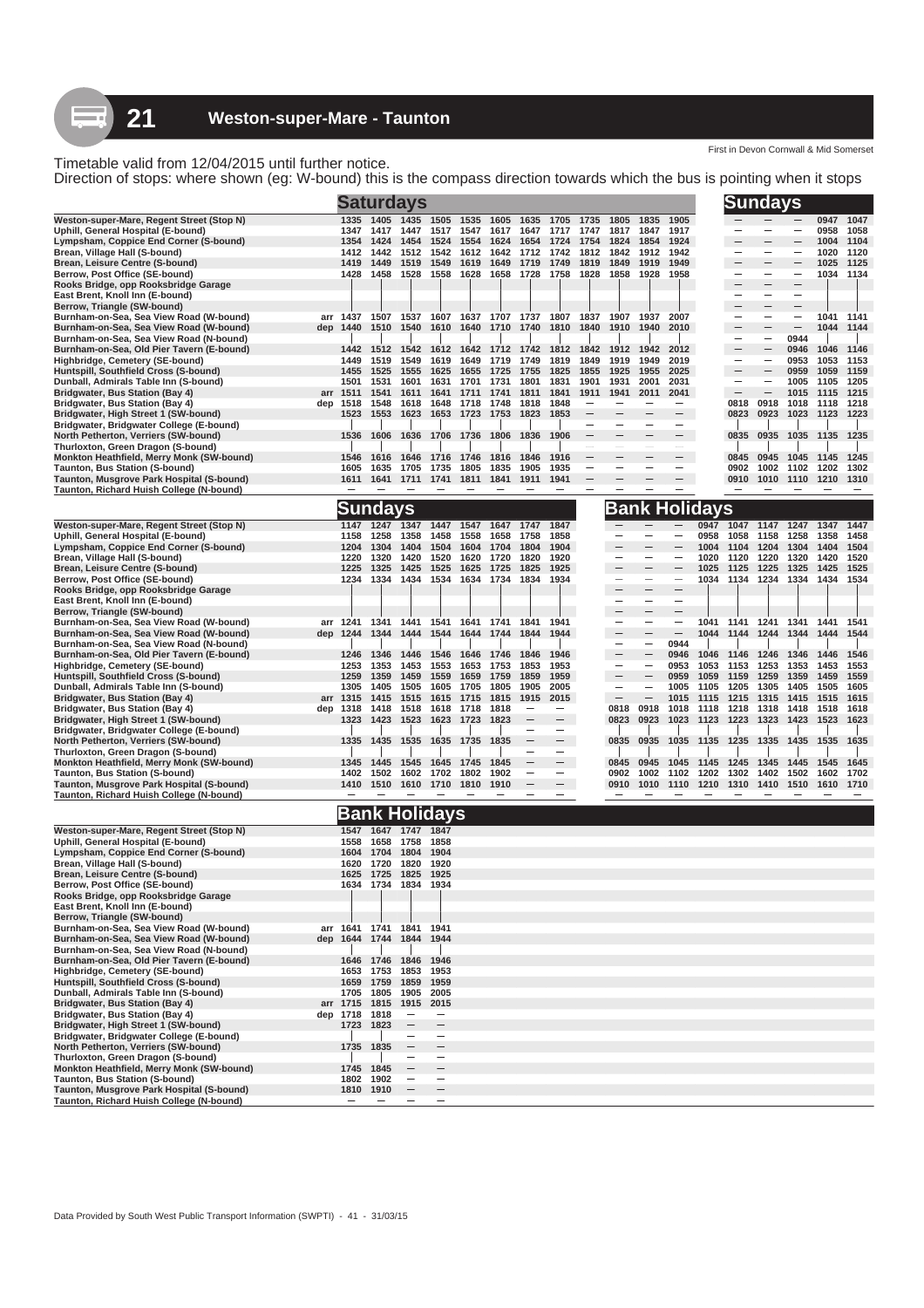For times of the next departures from a particular stop you can use **traveline-txt** - by sending the SMS code to **84268**. Add the service number after the code if you just want a specific service - eg: **buctdgtd 60**. The return message from **traveline-txt** will show the next three departures, and it currently costs 25p plus any message sending charge. However it is free for all stops in Lincolnshire & in the SW region. Departure times will be real-time predictions where available, or scheduled departure times if not.

You can also get the same information by using the SMS code at www.nextbuses.mobi (only normal browsing charges apply) or through several iPhone or Android apps that offer access to **NextBuses**.

### **NOTE: SMS codes are different in each direction. Make sure you choose the right direction from these lists.**

| <b>SMS Code</b>      | <b>Stop Name</b>                                                                   | <b>Street</b>                                    | <b>ATCO Code</b>             |
|----------------------|------------------------------------------------------------------------------------|--------------------------------------------------|------------------------------|
| sotagwpt             | Taunton, Musgrove Park Hospital (S-bound)                                          | <b>Parkfield Drive</b>                           | 3600SOC30930                 |
| sotdmptp             | Taunton, Manor Orchard (Opposite E)                                                | <b>Parkfield Drive</b>                           | 3600SOA56519                 |
| sotdmpwa             | Taunton, Parkfield Drive (E-bound)                                                 | <b>Parkfield Drive</b>                           | 3600SOA56522                 |
| sotdpgpd             | Taunton, Parkfield Road (NE-bound)                                                 | Parkfield Road                                   | 3600SOA56754                 |
| sotajdap<br>sotajdjw | Taunton, County Hall (NE-bound)<br>Taunton, Bus Station (S-bound)                  | Park Street                                      | 3600SOA30070<br>3600SOC30962 |
| sotajdmj             | Taunton, Castle Way (S-bound)                                                      | Castle Way                                       | 3600SOC31122                 |
| sotajgja             | Taunton, Primark (E-bound)                                                         | <b>East Street</b>                               | 3600SOC31000                 |
| sotajmgm             | Taunton, Union Gate (E-bound)                                                      | East Reach                                       | 3600SOC31002                 |
| sotajmwj             | Taunton, Leycroft Road (NE-bound)                                                  | Hamilton Road                                    | 3600SOC31006                 |
| sotajpmg             | Taunton, Rose Inn (E-bound)                                                        | Hamilton Road                                    | 3600SOC31008                 |
| sotajtgm             | Taunton, Halcon Corner (E-bound)                                                   | Hamilton Road                                    | 3600SOC31010                 |
| sotajtjm             | Taunton, Oxford Inn (N-bound)                                                      | <b>Bridgwater Road</b>                           | 3600SOC31013                 |
| sotajtpt<br>sotajtwp | Bathpool, Railway Bridge (N-bound)<br>Bathpool, Post Office (NE-bound)             | <b>Bridgwater Road</b><br><b>Bridgwater Road</b> | 3600SOA10382<br>3600SOA10384 |
| sotajwdp             | Bathpool, Farriers Green (N-bound)                                                 | Milton Hill                                      | 3600SOA10386                 |
| sotajwap             | Monkton Heathfield, Staddlestones (N-bound)                                        | Milton Hill                                      | 3600SOA10388                 |
| sotajwdw             | Monkton Heathfield, Thornash Close (NE-bound)                                      | A3259                                            | 3600SOC31206                 |
| sotajwmd             | Monkton Heathfield, Hartnells Farm (NE-bound)                                      |                                                  | 3600SOC31208                 |
| sotajwtm             | Monkton Heathfield, Monkton Elm Garden Centre (NE-bound)                           |                                                  | 3600SOC31211                 |
| sotamagt             | Walford, Monkton Elm (NE-bound)                                                    |                                                  | 3600SOA10393                 |
| sotamamp             | Walford, Walford Lodge (NE-bound)                                                  |                                                  | 3600SOA10395                 |
| sotamawd<br>sotamawt | Walford, Walford Cross (E-bound)<br>Coombe, Adsborough Lane (N-bound)              | Adsborough Hill                                  | 3600SOA10397<br>3600SOA10399 |
| sotamdaw             | Adsborough, Maypole Inn (NE-bound)                                                 | A38                                              | 3600SOA10405                 |
| sotamdpt             | Thurloxton, Knotcroft Lane (NE-bound)                                              | A38                                              | 3600SOA10407                 |
| sotamdtg             | Thurloxton, Moon Lane (NE-bound)                                                   |                                                  | 3600SOA10409                 |
| sotamdwd             | Thurloxton, Shearston Lane (N-bound)                                               | <b>Taunton Road</b>                              | 3600SOA10411                 |
| sotamgag             | North Newton, Branch House (N-bound)                                               | <b>Taunton Road</b>                              | 3600SOA10413                 |
| sotamgdj             | North Petherton, Shovel Lodge (NW-bound)                                           | <b>Fore Street</b>                               | 3600SOA10415                 |
| sotamgdt             | North Petherton, Newton Lane (N-bound)                                             | <b>Fore Street</b>                               | 3600SOA10417                 |
| sotamgja<br>sotamgtw | North Petherton, Verriers (NE-bound)<br>North Petherton, Baymead Lane (NE-bound)   | <b>Fore Street</b><br><b>Bridgwater Road</b>     | 3600SOA10419<br>3600SOA10421 |
| sotamjdw             | North Petherton, Bridgwater Road (NE-bound)                                        | <b>Bridgwater Road</b>                           | 3600SOA10423                 |
| sotamjwt             | North Petherton, Bridgwater Road Transport Caf (N-bound)                           | <b>Taunton Road</b>                              | 3600SOA10431                 |
| sotamptd             | North Petherton, Compass Inn (N-bound)                                             | <b>Taunton Road</b>                              | 3600SOA10425                 |
| sotamtmj             | Bridgwater, Kerland Clinic (N-bound)                                               | <b>Taunton Road</b>                              | 3600SOA10427                 |
| sotamtdj             | Bridgwater, Kingscliffe Terrace (N-bound)                                          | <b>Taunton Road</b>                              | 3600SOA10429                 |
| sotampwd             | Bridgwater, National Tyres (N-bound)                                               | <b>Taunton Road</b>                              | 3600SOA10378                 |
| sotamptj             | Bridgwater, Hope Inn (N-bound)                                                     | <b>Taunton Road</b>                              | 3600SOA10361                 |
| sotdmpmj<br>sotdmpmg | Bridgwater, St Mary Street (N-bound)<br>Bridgwater, High Street 2 (W-bound)        | <b>Taunton Road</b><br><b>High Street</b>        | 3600SOA56510<br>3600SOA14228 |
| sotamjtm             | Bridgwater, Magistrates Court (NE-bound)                                           | <b>Mount Street</b>                              | 3600SOA10333                 |
| sotdmjdj             | Bridgwater, Bus Station (Bay 5)                                                    | Watsons Lane                                     | 3600SOA14165                 |
| sotamtaw             | Bridgwater, Sainsburys (E-bound)                                                   |                                                  | 3600SOC30632                 |
| sotapagt             | Bridgwater, Bridgwater College (E-bound)                                           | College Way                                      | 3600SOY38639                 |
| sotamwgj             | Bridgwater, The Sportsman (Opposite SW)                                            | <b>Bath Road</b>                                 | 3600SOC30635                 |
| sotamwgd             | Bridgwater, The Sportsman (Outside NEg)                                            | <b>Bath Road</b>                                 | 3600SOC30634                 |
| sotamtwp<br>sotamwam | Bridgwater, Filling Station (N-bound)<br>Bridgwater, Premdor (N-bound)             | <b>Bristol Road</b><br><b>Bristol Road</b>       | 3600SOC30691<br>3600SOC30692 |
| sotamwgm             | Bridgwater, Bristol Road (N-bound)                                                 | <b>Bristol Road</b>                              | 3600SOC30694                 |
| sotamwjw             | Bridgwater, Stobarts (N-bound)                                                     | <b>Bristol Road</b>                              | 3600SOC30696                 |
| sotapada             | Dunball, Admirals Table Inn (N-bound)                                              | <b>Bristol Road</b>                              | 3600SOC31405                 |
| sotamwjd             | Dunball, Car Auctions (NW-bound)                                                   | <b>Bristol Road</b>                              | 3600SOC31403                 |
| sotamwat             | Walpole, Dunball Tyres (NW-bound)                                                  | <b>Bristol Road</b>                              | 3600SOC31401                 |
| sotamtda             | Pawlett, Richmond Cottages (N-bound)                                               | <b>Bristol Road</b>                              | 3600SOC31397                 |
| sotampjp             | Pawlett. Post Office (SW-bound)                                                    | <b>Gaunts Road</b>                               | 3600SOC31396                 |
| sotampaj<br>sotampgd | Pawlett, The Shops (NW-bound)<br>Pawlett, Manorfields (NE-bound)                   | Old Main Road<br>Manor Road                      | 3600SOC31394<br>3600SOC31392 |
| sotamtam             | West Huntspill, Sretcholt Turn (NE-bound)                                          | Pawlett Road                                     | 3600SOC31390                 |
| sotamwdw             | West Huntspill, Bleak Bridge (NE-bound)                                            | Old Pawlett Road                                 | 3600SOC31388                 |
| sotamwmw             | West Huntspill, Arts and Crafts Centre (NE-bound)                                  | Pawlett Road                                     | 3600SOC31386                 |
| sotapadm             | Huntspill, Southfield Cross (N-bound)                                              | Pawlett Road                                     | 3600SOC31384                 |
| sotapajt             | Huntspill, Post Office (N-bound)                                                   | Main Road                                        | 3600SOC31382                 |
| sotapatd             | Huntspill, School (N-bound)                                                        | Main Road                                        | 3600SOC31380                 |
| sotapdgw<br>sotapdwa | Alstone, Royal Artillery Inn (NE-bound)                                            | Huntspill Road                                   | 3600SOC31378<br>3600SOC31376 |
| sotapgmw             | Highbridge, Garage (E-bound)<br>Highbridge. The George Hotel (N-bound)             | Huntspill Road<br><b>Church Street</b>           | 3600SOC31342                 |
| sotapgtp             | Highbridge, Cemetery (N-bound)                                                     | <b>Burnham Road</b>                              | 3600SOC31343                 |
| sotapdwd             | Highbridge, Pepperall Road (N-bound)                                               | Pepperall Road                                   | 3600SOC31345                 |
| sotapdpg             | Highbridge, Sandy Close (W-bound)                                                  | <b>Burnham Road</b>                              | 3600SOC31347                 |
| sotapatw             | Highbridge, King Alfred School (W-bound)                                           | Burnham Road                                     | 3600SOC31349                 |
| sotamwpj             | Burnham-on-Sea. Channel Court (NW-bound)                                           | Marine Drive                                     | 3600SOC31357                 |
| sotamwjm             | Burnham-on-Sea, Holiday Village (NW-bound)                                         | Marine Road                                      | 3600SOC31359                 |
| sotamtgd             | Burnham-on-Sea, Old Pier Tavern (W-bound)                                          |                                                  | 3600SOC31361                 |
| sotamtdt<br>sotamtdw | Burnham-on-Sea, Regent Street (N-bound)<br>Burnham-on-Sea, Sea View Road (N-bound) | Esplanade<br>Esplanade                           | 3600SOC31363<br>3600SOC31365 |
| sotdmwtg             | Burnham-on-Sea, Poplar Road (N-bound)                                              | <b>Berrow Road</b>                               | 3600SOA56626                 |
| sotamtjw             | Burnham-on-Sea. The Grove (N-bound)                                                | <b>Berrow Road</b>                               | 3600SOC31464                 |

**Continued on next page.**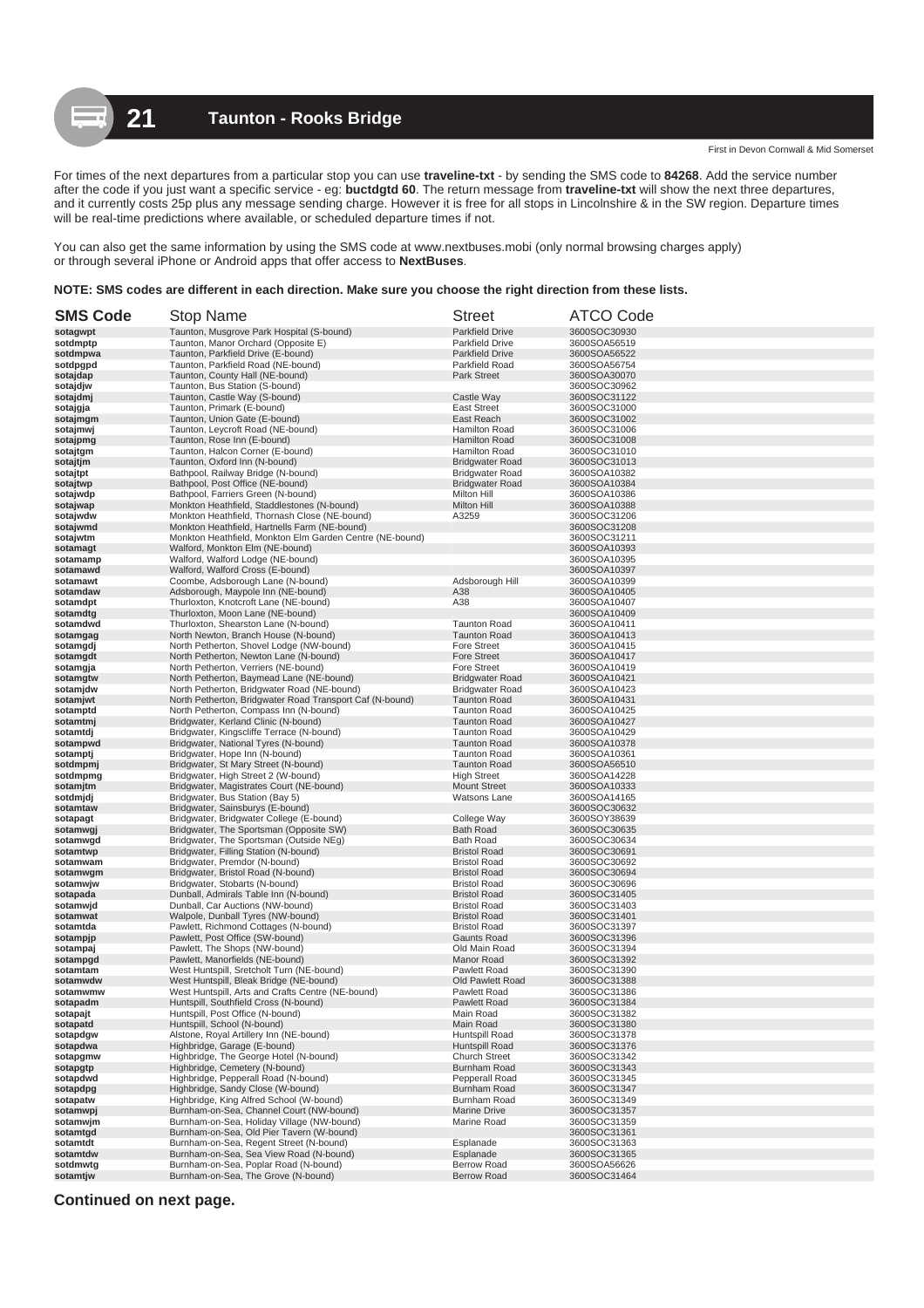# **Continued from previous page.**

For times of the next departures from a particular stop you can use **traveline-txt** - by sending the SMS code to **84268**. Add the service number after the code if you just want a specific service - eg: **buctdgtd 60**. The return message from **traveline-txt** will show the next three departures, and it currently costs 25p plus any message sending charge. However it is free for all stops in Lincolnshire & in the SW region. Departure times will be real-time predictions where available, or scheduled departure times if not.

You can also get the same information by using the SMS code at www.nextbuses.mobi (only normal browsing charges apply) or through several iPhone or Android apps that offer access to **NextBuses**.

#### **NOTE: SMS codes are different in each direction. Make sure you choose the right direction from these lists.**

| <b>SMS Code</b> | <b>Stop Name</b>                                     | <b>Street</b>            | <b>ATCO Code</b> |
|-----------------|------------------------------------------------------|--------------------------|------------------|
| sotamtgi        | Burnham-on-Sea, Lighthouse (N-bound)                 | <b>Berrow Road</b>       | 3600SOC31466     |
| sotamtjd        | Berrow, Post Office (N-bound)                        | <b>Berrow Road</b>       | 3600SOC31468     |
| sotampwg        | Berrow, opp Berrow Road                              | <b>Berrow Road</b>       | 3600SOC31471     |
| sotampgp        | Berrow, Post Office (NW-bound)                       | <b>Berrow Road</b>       | 3600SOC31472     |
| sotamjwj        | Berrow, Fairway Close (N-bound)                      | <b>Barton Road</b>       | 3600SOC31474     |
| sotampag        | Berrow, Church House Road (N-bound)                  | <b>Barton Road</b>       | 3600SOC31480     |
| sotampaw        | Berrow, Gemini (N-bound)                             | <b>Barton Road</b>       | 3600SOC31481     |
| sotamjmd        | Berrow, Blue Stones (W-bound)                        | Pinnockscroft            | 3600SOC31483     |
| sotamjam        | Berrow, Manor Way (N-bound)                          | <b>Coast Road</b>        | 3600SOC31485     |
| sotamjap        | Brean, Hurn Lane (N-bound)                           | Coast Road               | 3600SOC31487     |
| sotamgwj        | Brean, Dunes Edge (N-bound)                          | Coast Road               | 3600SOC31489     |
| sotamgwa        | Brean, Unity Farm (N-bound)                          | Coast Road               | 3600SOC31491     |
| sotamjdg        | Brean, Leisure Centre (N-bound)                      | South Road               | 3600SOC31493     |
| sotamjdp        | Brean, Flamingo Inn (N-bound)                        | South Road               | 3600SOC31495     |
| sotamjgm        | Brean, Pontins (N-bound)                             | South Road               | 3600SOC31497     |
| sotamjgp        | Brean, Merrybee Park (N-bound)                       | South Road               | 3600SOC31499     |
| sotamjmg        | Brean, Southfield Stores (N-bound)                   | Church Road              | 3600SOC31501     |
| sotamjmt        | Brean, Village Hall (N-bound)                        | Warren Road              | 3600SOC31503     |
| sotamwdt        | Brean, Diamond Farm (E-bound)                        | <b>Weston Road</b>       | 3600SOC31507     |
| sotamwmt        | Brean, Ham Farm (S-bound)                            | Ham Road                 | 3600SOC31509     |
| sotapjdt        | Lympsham, Wick Turn (E-bound)                        | <b>Wick Road</b>         | 3600SOC31511     |
| sotaptgd        | Lympsham, Lympsham School (SE-bound)                 |                          | 3600SOC31513     |
| sotapwag        | Lympsham, Worthy Crescent (E-bound)                  | Lympsham Road            | 3600SOC31515     |
| sotapwjg        | Lympsham, Coppice End Corner (N-bound)               | <b>Bridgwater Road</b>   | 3600SOC31517     |
| sotapwgd        | Lympsham, Hobbs Boat Inn (N-bound)                   | <b>Bridgwater Road</b>   | 3600SOC31519     |
| wsmatwa         | Bleadon, Bridge Garage (NW-bound)                    | <b>Bridgewater Road</b>  | 0190NSC31153     |
| wsmapjd         | Purn, Bleadon Road (NW-bound)                        | <b>Bridgewater Road</b>  | 0190NSC31151     |
| wsmamtm         | Purn, Anchor Inn (NW-bound)                          | <b>Bridgwater Road</b>   | 0190SOC31526     |
| wsmajwa         | Uphill, Bleadon Hill (N-bound)                       | <b>Bridgwater Road</b>   | 0190NSC31148     |
| wsmajpg         | Uphill, General Hospital (W-bound)                   | Grange Road              | 0190NSC30125     |
| wsmajgt         | Uphill, General Hospital (E-bound)                   |                          | 0190NSC30126     |
| wsmagam         | Clarence Park, Broadoak Road (NW-bound)              | Uphill Road North        | 0190NSC30295     |
| wsmadpt         | Clarence Park, Charlton Road (NW-bound)              | <b>Uphill Road North</b> | 0190NSC30294     |
| wsmadmw         | Clarence Park, Royal Sands (N-bound)                 | Beach Road               | 0190NSC30034     |
| wsmadta         | Clarence Park, Clarence Road North (N-bound)         | <b>Beach Road</b>        | 0190NSC30035     |
| wsmadwt         | Ellenborough Park, Clevedon Road (N-bound)           | Beach Road               | 0190NSC30036     |
| wsmagap         | Weston-super-Mare, Ellenborough Park North (N-bound) | <b>Beach Road</b>        | 0190NSC30037     |
| wsmajgp         | Weston-super-Mare, Neva Road (Stop X)                | Neva Road                | 0190NSC30140     |
| wsmajdt         | Weston-super-Mare, Station Road (Stop NN)            | <b>Station Road</b>      | 0190NSC30025     |
| wsmjwtg         | Weston-super-Mare, Oxford Street (Stop M)            |                          | 019000009        |
| wsmadwj         | Weston-super-Mare, Marine Parade (Stop MM)           | <b>Marine Parade</b>     | 0190NSC30039     |
| wsmagmd         | Weston-super-Mare, Regent Street (Stop N)            | <b>Regent Street</b>     | 0190NSZ01242     |
| sotampjm        | Berrow, Triangle (NE-bound)                          | <b>Brent Road</b>        | 3600SOC31561     |
| sotamtdg        | Berrow, Ash Tree Road (E-bound)                      | <b>Brent Road</b>        | 3600SOC31559     |
| sotapgpt        | Brent Knoll, Ham Farm (E-bound)                      | Ham Road                 | 3600SOC31556     |
| sotapjtd        | Brent Knoll, The Nook (E-bound)                      | <b>Station Road</b>      | 3600SOC31563     |
| sotapmgd        | Brent Knoll, Brent Corner (N-bound)                  | <b>Burton Row</b>        | 3600SOC31553     |
| sotapwat        | East Brent, Lympsham Turn (E-bound)                  | <b>Burton Row</b>        | 3600SOC31564     |
| sotatadj        | East Brent, Church Road (NE-bound)                   | Wickham Way              | 3600SOC31567     |
| sotatatp        | East Brent, Knoll Inn (E-bound)                      | <b>Brent Road</b>        | 3600SOC31531     |
| sotatgjw        | Rooks Bridge, Rooksbridge Garage (E-bound)           | <b>Bristol Road</b>      | 3600SOB21233     |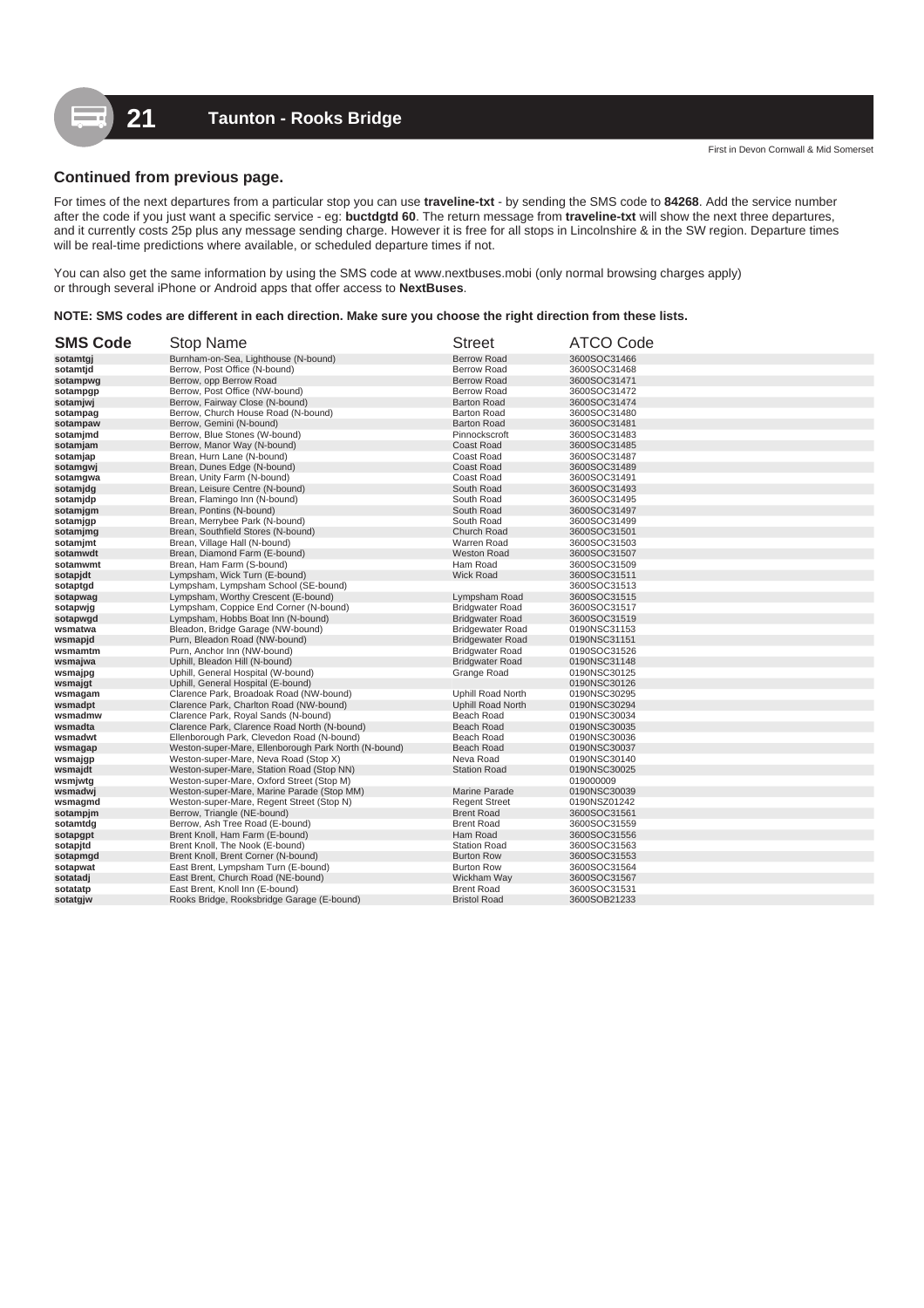For times of the next departures from a particular stop you can use **traveline-txt** - by sending the SMS code to **84268**. Add the service number after the code if you just want a specific service - eg: **buctdgtd 60**. The return message from **traveline-txt** will show the next three departures, and it currently costs 25p plus any message sending charge. However it is free for all stops in Lincolnshire & in the SW region. Departure times will be real-time predictions where available, or scheduled departure times if not.

You can also get the same information by using the SMS code at www.nextbuses.mobi (only normal browsing charges apply) or through several iPhone or Android apps that offer access to **NextBuses**.

### **NOTE: SMS codes are different in each direction. Make sure you choose the right direction from these lists.**

| <b>SMS Code</b>      | <b>Stop Name</b>                                                                   | <b>Street</b>                                 | <b>ATCO Code</b>             |
|----------------------|------------------------------------------------------------------------------------|-----------------------------------------------|------------------------------|
| wsmagmd              | Weston-super-Mare, Regent Street (Stop N)                                          | <b>Regent Street</b>                          | 0190NSZ01242                 |
| wsmajaj              | Weston-super-Mare, Alexandra Parade (Stop CC)                                      | Alexandra Parade                              | 0190NSC30144                 |
| wsmajgw              | Weston-super-Mare, Neva Road (Stop Y)                                              | Neva Road                                     | 0190NSC30141                 |
| wsmagdg              | Weston-super-Mare, Ellenborough Park North (S-bound)                               | Beach Road                                    | 0190NSC30030                 |
| wsmagaj              | Ellenborough Park, Clevedon Road (S-bound)                                         | Beach Road                                    | 0190NSC30031                 |
| wsmadtw              | Clarence Park, Clarence Road North (S-bound)                                       | Beach Road                                    | 0190NSC30032                 |
| wsmadpa              | Clarence Park, Royal Sands (S-bound)                                               | Beach Road                                    | 0190NSC30033                 |
| wsmadtp              | Clarence Park, Charlton Road (SE-bound)<br>Clarence Park, Broadoak Road (SE-bound) | Uphill Road North<br><b>Uphill Road North</b> | 0190NSC30293                 |
| wsmagdj<br>wsmajpg   | Uphill, General Hospital (W-bound)                                                 | Grange Road                                   | 0190NSC30296<br>0190NSC30125 |
| wsmajgt              | Uphill, General Hospital (E-bound)                                                 |                                               | 0190NSC30126                 |
| wsmajwg              | Uphill, Bleadon Hill (S-bound)                                                     | <b>Bridgwater Road</b>                        | 0190NSC31149                 |
| wsmamtp              | Purn, Anchor Inn (SE-bound)                                                        |                                               | 0190NSC31150                 |
| wsmjpap              | Purn, Bleadon Road (SE-bound)                                                      | <b>Bridgwater Road</b>                        | 0190NSC01222                 |
| wsmatwg              | Bleadon, Bridge Garage (SE-bound)                                                  | <b>Bridgewater Road</b>                       | 0190NSC31152                 |
| sotapwgm             | Batch, Hobbs Boat Inn (S-bound)                                                    | <b>Bridgwater Road</b>                        | 3600SOC31520                 |
| sotapwjt             | Lympsham, Coppice End Corner (S-bound)                                             | <b>Bridgwater Road</b>                        | 3600SOC31518                 |
| sotapwaj             | Lympsham, Worthy Crescent (W-bound)                                                | Lympsham Road                                 | 3600SOC31516                 |
| sotaptga             | Lympsham, Lympsham School (E-bound)                                                |                                               | 3600SOC31514                 |
| sotapjgd             | Lympsham, Wick Turn (W-bound)                                                      | Wick Road                                     | 3600SOC31512                 |
| sotamwmg             | Brean, Ham Farm (N-bound)                                                          | Ham Road                                      | 3600SOC31510                 |
| sotamwdp<br>sotamjpd | Brean, Diamond Farm (W-bound)<br>Brean, Village Hall (S-bound)                     | Weston Road<br>Church Road                    | 3600SOC31508<br>3600SOC31504 |
|                      | Brean, Southfield Stores (S-bound)                                                 |                                               | 3600SOC31502                 |
| sotamjmp<br>sotamjma | Brean, Merrybee Park (S-bound)                                                     | South Road                                    | 3600SOC31500                 |
| sotamjgt             | Brean, Pontins (S-bound)                                                           | South Road                                    | 3600SOC31498                 |
| sotamjgj             | Brean, Flamingo Inn (S-bound)                                                      |                                               | 3600SOC31496                 |
| sotamjdj             | Brean, Leisure Centre (S-bound)                                                    | Coast Road                                    | 3600SOC31494                 |
| sotamgwt             | Brean, Unity Farm (S-bound)                                                        | <b>Coast Road</b>                             | 3600SOC31492                 |
| sotamgwp             | Brean, Dunes Edge (S-bound)                                                        | Coast Road                                    | 3600SOC31490                 |
| sotamjaw             | Brean, Hurn Lane (S-bound)                                                         |                                               | 3600SOC31488                 |
| sotamjat             | Berrow, Manor Way (S-bound)                                                        | Coast Road                                    | 3600SOC31486                 |
| sotamjmj             | Berrow, Bluestones (E-bound)                                                       | Pinnockscrof                                  | 3600SOC31484                 |
| sotampda             | Berrow, Gemini (SW-bound)                                                          | <b>Barton Road</b>                            | 3600SOC31482                 |
| sotampam             | Berrow, Church House Road (S-bound)                                                | <b>Barton Road</b>                            | 3600SOC31479                 |
| sotamjwm<br>sotampdw | Berrow, Fairway Close (SW-bound)<br>Berrow, Post Office (SE-bound)                 | <b>Barton Road</b><br><b>Berrow Road</b>      | 3600SOC31475<br>3600SOC31473 |
| sotatgma             | Rooks Bridge, opp Rooksbridge Garage                                               | <b>Bristol Road</b>                           | 3600SOB21235                 |
| sotatatp             | East Brent, Knoll Inn (E-bound)                                                    | <b>Brent Road</b>                             | 3600SOC31531                 |
| sotatadm             | East Brent, Church Road (SW-bound)                                                 | Wickham Way                                   | 3600SOC31568                 |
| sotapwaw             | East Brent, Lympsham Turn (W-bound)                                                | <b>Burton Row</b>                             | 3600SOC31565                 |
| sotapmgm             | Brent Knoll, Brent Corner (S-bound)                                                | <b>Burton Row</b>                             | 3600SOC31554                 |
| sotapjpw             | Brent Knoll, The Nook (W-bound)                                                    | <b>Station Road</b>                           | 3600SOC31562                 |
| sotapgpm             | Brent Knoll, Ham Farm (W-bound)                                                    | Ham Road                                      | 3600SOC31555                 |
| sotamtat             | Berrow, Ash Tree Road (W-bound)                                                    | <b>Brent Road</b>                             | 3600SOC31558                 |
| sotampjt             | Berrow, Triangle (SW-bound)                                                        | <b>Brent Road</b>                             | 3600SOC31560                 |
| sotamtad             | Berrow, Naish Road (SE-bound)                                                      | <b>Berrow Road</b>                            | 3600SOC31470                 |
| sotamtjp             | Berrow, Braithwaite Place (S-bound)                                                | <b>Berrow Road</b><br><b>Berrow Road</b>      | 3600SOC31469<br>3600SOC31467 |
| sotamtgm<br>sotamtmd | Burnham-on-Sea, Lighthouse (SW-bound)<br>Burnham-on-Sea, The Grove (S-bound)       | <b>Berrow Road</b>                            | 3600SOC31465                 |
| sotdmwtj             | Burnham-on-Sea, Poplar Road (S-bound)                                              | <b>Berrow Road</b>                            | 3600SOA56627                 |
| sotamtja             | Burnham-on-Sea, Sea View Road (W-bound)                                            | Sea View Road                                 | 3600SOC31366                 |
| sotamtdw             | Burnham-on-Sea, Sea View Road (N-bound)                                            | Esplanade                                     | 3600SOC31365                 |
| sotamtga             | Burnham-on-Sea, Vicarage Street (S-bound)                                          | Esplanade                                     | 3600SOC31364                 |
| sotamtgt             | Burnham-on-Sea, Old Pier Tavern (E-bound)                                          | <b>Pier Street</b>                            | 3600SOC31362                 |
| sotamwit             | Burnham-on-Sea, Holiday Village (S-bound)                                          | Marine Drive                                  | 3600SOC31360                 |
| sotamwpm             | Burnham-on-Sea, Channel Court (SE-bound)                                           | <b>Marine Drive</b>                           | 3600SOC31358                 |
| sotapatm             | Highbridge, King Alfred School (SE-bound)                                          | Burnham Road                                  | 3600SOC31350                 |
| sotapdmw             | Highbridge, Sandy Close (E-bound)                                                  | Burnham Road                                  | 3600SOC31348                 |
| sotapgaj             | Highbridge, Pepperall Road (W-bound)                                               | Old Burnham Road                              | 3600SOC31346                 |
| sotapgtw             | Highbridge, Cemetery (SE-bound)<br>Highbridge, The George Hotel (S-bound)          | <b>Church Street</b>                          | 3600SOC31344<br>3600SOC31341 |
| sotapgmt             | Highbridge, Garage (W-bound)                                                       | Huntspill Road                                | 3600SOC31375                 |
| sotapɑwg<br>sotapdjd | Alstone, Royal Artillery Inn (SW-bound)                                            | Huntspill Road                                | 3600SOC31377                 |
| sotapata             | Huntspill, School (S-bound)                                                        | Main Road                                     | 3600SOC31379                 |
| sotapajw             | Huntspill, Post Office (S-bound)                                                   | Main Road                                     | 3600SOC31381                 |
| sotapadt             | Huntspill, Southfield Cross (S-bound)                                              | Main Road                                     | 3600SOC31383                 |
| sotamwpd             | West Huntspill, Arts and Crafts Centre (SW-bound)                                  | Pawlett Road                                  | 3600SOC31385                 |
| sotamwga             | West Huntspill, Bleak Bridge (SW-bound)                                            | Pawlett Road                                  | 3600SOC31387                 |
| sotamtap             | West Huntspill, Stretcholt Turn (SW-bound)                                         | Pawlett Road                                  | 3600SOC31389                 |
| sotampgm             | Pawlett, Manorfields (SW-bound)                                                    | Manor Road                                    | 3600SOC31391                 |
| sotampdp             | Pawlett, Bus Shelter (SW-bound)                                                    | Monmouth Farm Close                           | 3600SOC31393                 |
| sotampjw             | Pawlett, Post Office (S-bound)                                                     | <b>Gaunts Road</b>                            | 3600SOC31395<br>3600SOC31399 |
| sotamtdm<br>sotamwdm | Pawlett, Richmond Cottages (SE-bound)<br>Walpole, Dunball Tyres (S-bound)          | <b>Bristol Road</b>                           | 3600SOC31400                 |
| sotamwmp             | Dunball, Downend Road (SE-bound)                                                   | <b>Bristol Road</b>                           | 3600SOC31402                 |
| sotapadw             | Dunball, Admirals Table Inn (S-bound)                                              | A38                                           | 3600SOC31404                 |
| sotamwmj             | Bridgwater, Stobarts (S-bound)                                                     |                                               | 3600SOC30697                 |
| sotamwgp             | Bridgwater, Bristol Road (S-bound)                                                 | <b>Bristol Road</b>                           | 3600SOC30695                 |

**Continued on next page.**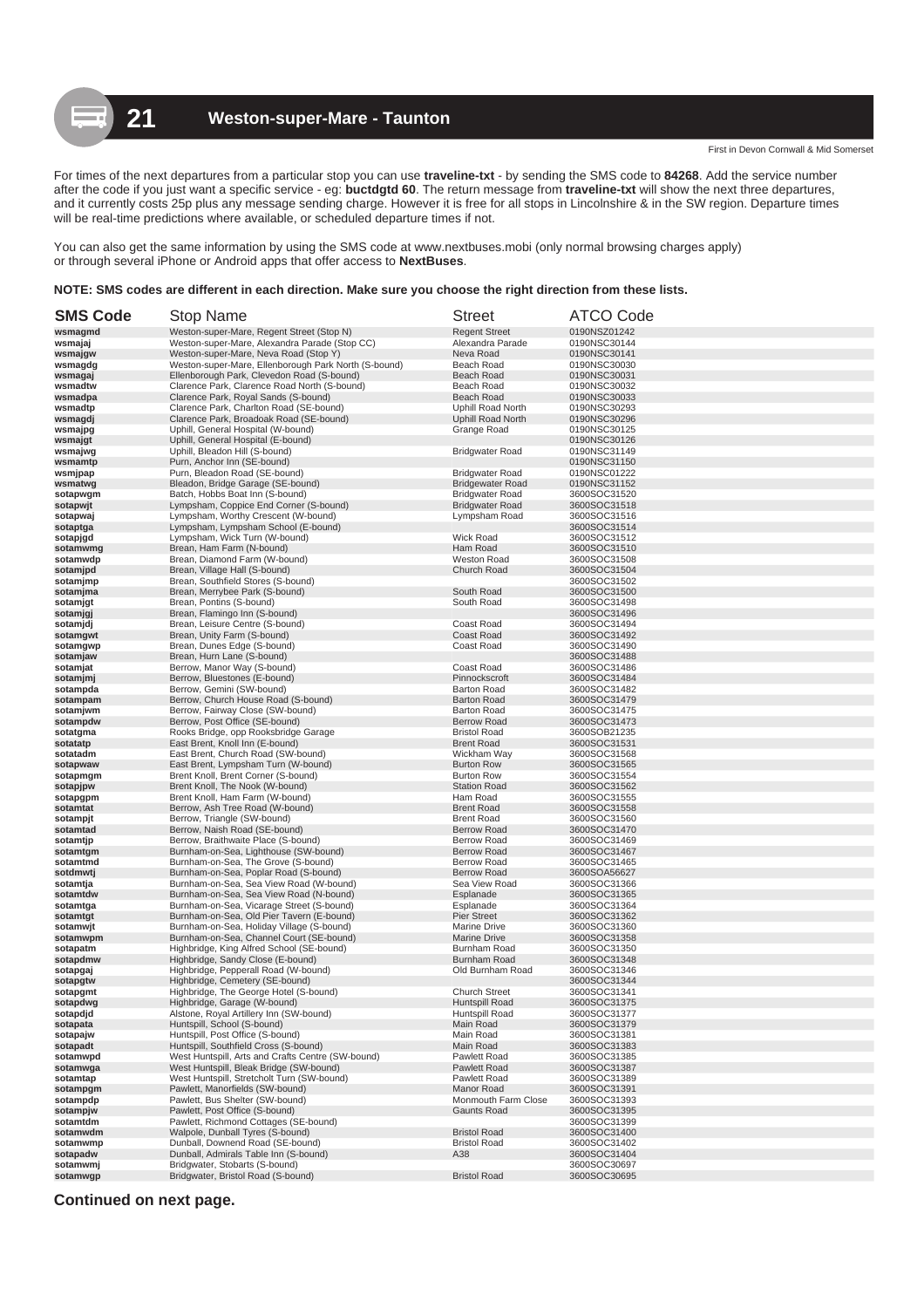# **Continued from previous page.**

For times of the next departures from a particular stop you can use **traveline-txt** - by sending the SMS code to **84268**. Add the service number after the code if you just want a specific service - eg: **buctdgtd 60**. The return message from **traveline-txt** will show the next three departures, and it currently costs 25p plus any message sending charge. However it is free for all stops in Lincolnshire & in the SW region. Departure times will be real-time predictions where available, or scheduled departure times if not.

You can also get the same information by using the SMS code at www.nextbuses.mobi (only normal browsing charges apply) or through several iPhone or Android apps that offer access to **NextBuses**.

#### **NOTE: SMS codes are different in each direction. Make sure you choose the right direction from these lists.**

| <b>SMS Code</b> | <b>Stop Name</b>                                           | <b>Street</b>          | <b>ATCO Code</b>             |
|-----------------|------------------------------------------------------------|------------------------|------------------------------|
| sotamwaw        | Bridgwater, Premdor (S-bound)                              | <b>Bristol Road</b>    | 3600SOC30693                 |
| sotamtwg        | Bridgwater, Union Street (SW-bound)                        |                        | 3600SOC30690                 |
| sotamtdp        | Bridgwater, Sainsburys (W-bound)                           | The Clink              | 3600SOC30633                 |
| sotdmitg        | Bridgwater, Bus Station (Bay 4)                            | Watsons Lane           | 3600SOA14164                 |
| sotamitw        | Bridgwater, High Street 1 (SW-bound)                       | <b>High Street</b>     | 3600SOA10356                 |
| sotamwgd        | Bridgwater, The Sportsman (Outside NEg)                    | <b>Bath Road</b>       | 3600SOC30634                 |
| sotapagt        | Bridgwater, Bridgwater College (E-bound)                   | College Way            | 3600SOY38639                 |
| sotamwgj        | Bridgwater, The Sportsman (Opposite SW)                    | <b>Bath Road</b>       | 3600SOC30635                 |
| sotampjg        | Bridgwater, Taunton Road (S-bound)                         |                        | 3600SOA10359                 |
| sotamptm        | Bridgwater, Hope Inn (SE-bound)                            |                        | 3600SOA10360                 |
| sotamtag        | Bridgwater, Parkstone Avenue (SE-bound)                    | <b>Taunton Road</b>    | 3600SOA10379                 |
| sotamtgp        | Bridgwater, Taunton Road Car Centre (S-bound)              | <b>Taunton Road</b>    | 3600SOA10381                 |
| sotamtpd        | Bridgwater, Kerland Clinic (S-bound)                       | <b>Taunton Road</b>    | 3600SOA10428                 |
| sotamptg        | North Petherton, Compass Inn (S-bound)                     | <b>Taunton Road</b>    | 3600SOA10426                 |
| sotampad        | North Petherton, Bridgwater Road Transport Cafe (SW-bound) | <b>Taunton Road</b>    | 3600SOA10430                 |
| sotamjgd        | North Petherton, Bridgwater Road (SW-bound)                |                        | 3600SOA10424                 |
| sotamgtp        | North Petherton, Baymead Lane (SW-bound)                   | <b>Bridgwater Road</b> | 3600SOA10422                 |
| sotamgjg        | North Petherton, Verriers (SW-bound)                       | <b>Fore Street</b>     | 3600SOA10420                 |
| sotamgdw        | North Petherton, Newton Lane (S-bound)                     | <b>Fore Street</b>     | 3600SOA10418                 |
| sotamgdp        | North Petherton, Shovel Lodge (S-bound)                    | Daws Lane              | 3600SOA10416                 |
| sotamgaj        | North Newton, Branch House (S-bound)                       |                        | 3600SOA10414                 |
| sotamdwg        | Thurloxton, Shearston Lane (S-bound)                       | <b>Taunton Road</b>    | 3600SOA10412                 |
| sotamdtj        | Thurloxton, Moon Lane (SW-bound)                           |                        | 3600SOA10410                 |
| sotamdmw        | Thurloxton, Knotcroft Lane (SW-bound)                      | A38                    | 3600SOA10408                 |
| sotamdgd        | Adsborough, Maypole Inn (SW-bound)                         | A38                    | 3600SOA10406                 |
| sotamdat        | Thurloxton, Green Dragon (S-bound)                         |                        | 3600SOA10404                 |
| sotamawp        | Adsborough, Maypole Inn (S-bound)                          | Mill Lane              | 3600SOA10402                 |
| sotamdad        | Coombe, Adsborough Lane (S-bound)                          | Adsborough Hill        | 3600SOA10400                 |
| sotamdga        | Walford, Walford Cross (W-bound)                           |                        | 3600SOA10398                 |
| sotamamj        | Walford, Walford Lodge (SW-bound)                          |                        | 3600SOA10396                 |
| sotamajm        | Walford, Monkton Elm (SW-bound)                            |                        | 3600SOA10394                 |
| sotajwtw        | Monkton Heathfield, Monkton Elm Garden Centre (SW-bound)   |                        | 3600SOC31212                 |
| sotajwmg        | Monkton Heathfield, Hartnells Farm (SW-bound)              |                        | 3600SOC31209                 |
| sotajwdg        | Monkton Heathfield, Merry Monk (SW-bound)                  |                        | 3600SOC31207                 |
| sotajwaw        | Monkton Heathfield, Staddlestones (S-bound)                | <b>Milton Hill</b>     | 3600SOA10389                 |
| sotajwdt        | Bathpool, Farriers Green (S-bound)                         | Milton Hill            | 3600SOA10387                 |
| sotajtwt        | Bathpool, Post Office (SW-bound)                           | <b>Bridgwater Road</b> | 3600SOA10385                 |
| sotajtpw        | Bathpool, Railway Bridge (S-bound)                         | <b>Bridgwater Road</b> | 3600SOA10383                 |
| sotajtjp        | Taunton, Oxford Inn (SW-bound)                             |                        | 3600SOC31012                 |
|                 | Taunton, Halcon Corner (W-bound)                           | Hamilton Road          |                              |
| sotajtgp        |                                                            |                        | 3600SOC31011<br>3600SOC31009 |
| sotajpmj        | Taunton, Rose Inn (W-bound)                                | <b>Hamilton Road</b>   | 3600SOC31007                 |
| sotajpgp        | Taunton, Bus Depot (W-bound)                               |                        | 3600SOC31005                 |
| sotajmtd        | Taunton, Grays Terrace (W-bound)                           | Victoria Parkway       |                              |
| sotajmdj        | Taunton, Union Gate (W-bound)                              |                        | 3600SOC31003                 |
| sotajgjm        | Taunton, Alms Houses (W-bound)                             | <b>East Street</b>     | 3600SOC31001                 |
| sotajdwt        | Taunton, Market House (NW-bound)                           |                        | 3600SOX38490                 |
| sotajdjw        | Taunton, Bus Station (S-bound)                             |                        | 3600SOC30962                 |
| sotajdat        | Taunton, County Hall (SW-bound)                            | <b>Park Street</b>     | 3600SOA10040                 |
| sotdpgpg        | Taunton, Parkfield Road (SW-bound)                         | <b>Parkfield Road</b>  | 3600SOA56755                 |
| sotdmpwd        | Taunton, Parkfield Drive (W-bound)                         | <b>Parkfield Drive</b> | 3600SOA56523                 |
| sotdmptw        | Taunton, Manor Orchard (Adjacent W)                        | <b>Parkfield Drive</b> | 3600SOA56521                 |
| sotagwpt        | Taunton, Musgrove Park Hospital (S-bound)                  | <b>Parkfield Drive</b> | 3600SOC30930                 |
| sotajmgj        | Taunton, Richard Huish College (N-bound)                   |                        | 3600SOC31127                 |